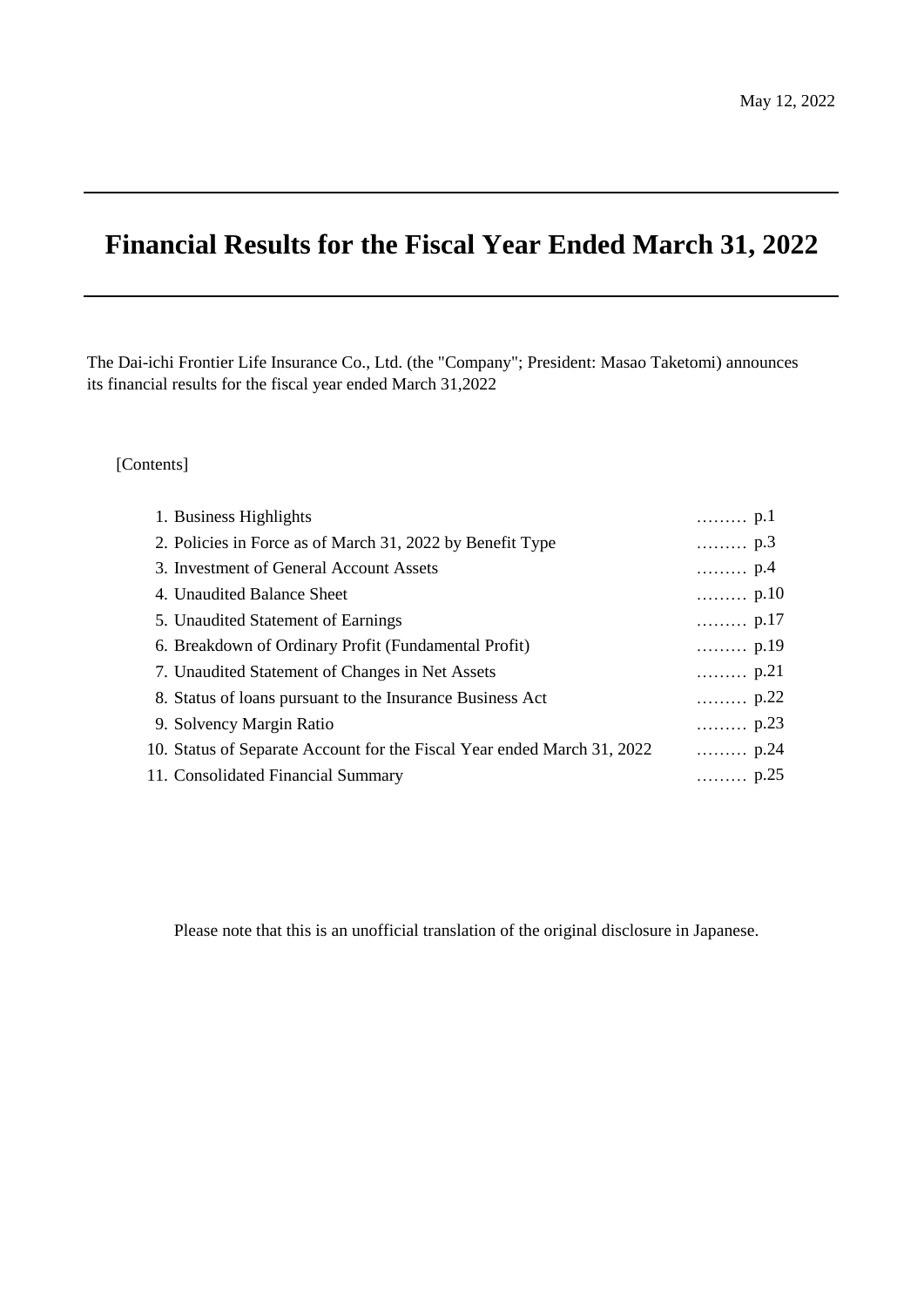## **1. Business Highlights**

## (1) Annualized Net Premiums

### Policies in Force

### (millions of yen except percentages)

|                      |                               | As of March 31,<br>2021 | % of March 31,<br>2020 total | As of March 31.<br>2022 | % of March 31,<br>$2021$ total |
|----------------------|-------------------------------|-------------------------|------------------------------|-------------------------|--------------------------------|
|                      | Individual insurance          | 418,614                 | 117.1                        | 496,071                 | 118.5                          |
| Individual annuities |                               | 442,393                 | 98.2                         | 402,319                 | 90.9                           |
| Total                |                               | 861,007                 | 106.6                        | 898,391                 | 104.3                          |
|                      | Medical and survival benefits | 1,581                   |                              | 3,064                   | 193.8                          |

### New Policies

### (millions of yen except percentages)

|       |                               | Year ended March<br>31, 2021 | % of March 31,<br>2020 total | Year ended March<br>31, 2022 | % of March 31,<br>$2021$ total |
|-------|-------------------------------|------------------------------|------------------------------|------------------------------|--------------------------------|
|       | Individual insurance          | 52,912                       | 72.2                         | 60,200                       | 113.8                          |
|       | Individual annuities          | 24,643                       | 52.9                         | 57,737                       | 234.3                          |
| Total |                               | 77,556                       | 64.7                         | 117,938                      | 152.1                          |
|       | Medical and survival benefits | 1,557                        |                              | 1,384                        | 88.9                           |

Note: 1. Annualized net premiums are calculated by multiplying the per-premium payments by a multiplier that depends on the

 premium payment terms. For single-premium contracts, the amount is calculated by dividing the premium by the duration of the policy.

2. "Medical and survival benefits" include annualized net premiums related to medical benefits

 (e.g. hospitalization and surgery benefits), survival benefits (e.g. specified illness and nursing care benefits), and premiums related to premium waiver benefits (e.g. excluding disability-related causes but including causes related to specified illness and nursing care).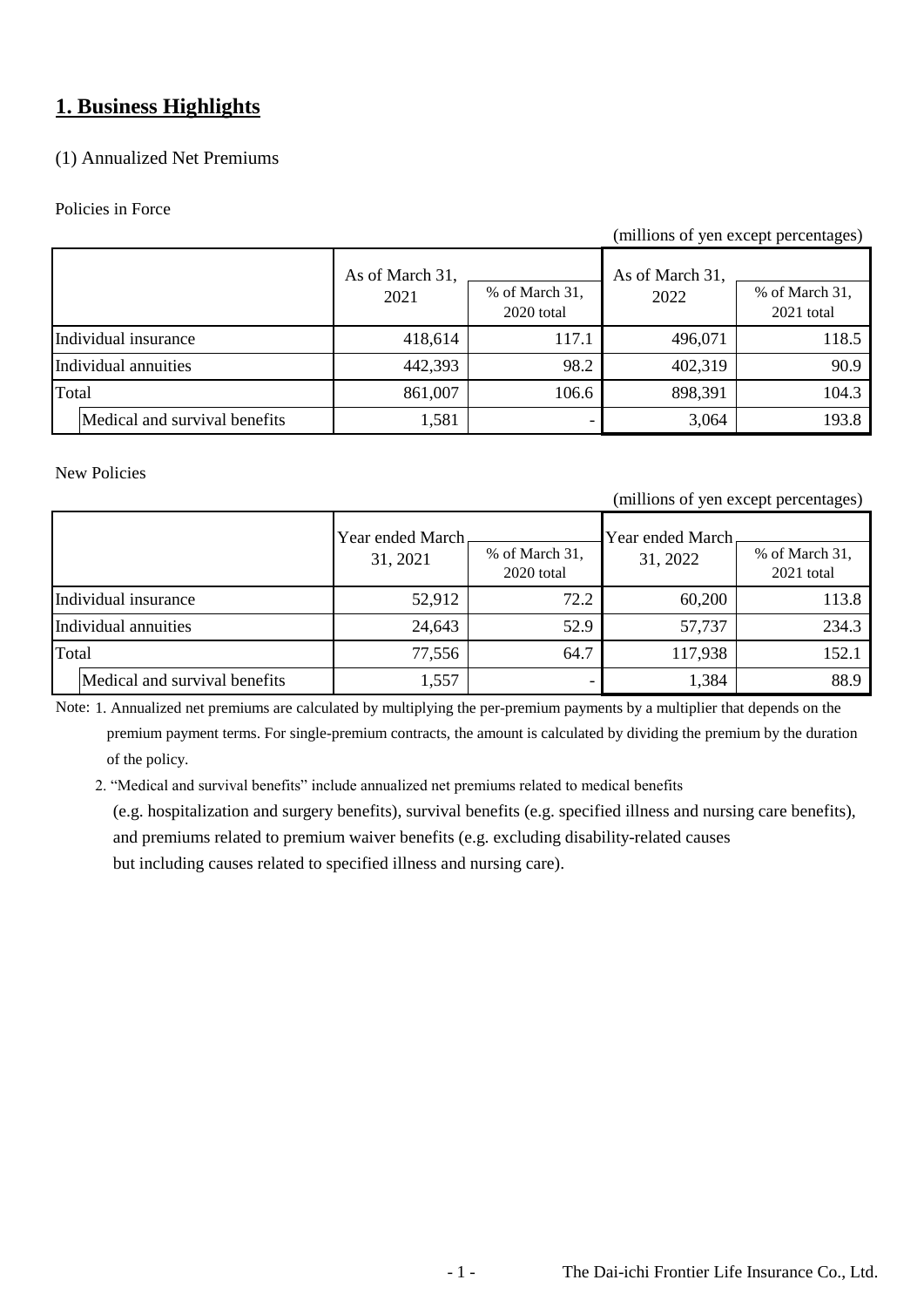### (2) Policies in Force and New Policies

Policies in Force

| As of March 31, 2021 |                    |                                 |                      |                                 | As of March 31, 2022 |                                 |                      |                              |  |
|----------------------|--------------------|---------------------------------|----------------------|---------------------------------|----------------------|---------------------------------|----------------------|------------------------------|--|
|                      | Number of policies |                                 | Amount               |                                 |                      | Number of policies              |                      | Amount                       |  |
|                      | (thousands)        | % of March<br>31, 2020<br>total | (millions of<br>yen) | % of March<br>31, 2020<br>total | (thousands)          | % of March<br>31, 2021<br>total | (millions of<br>yen) | % of March 31,<br>2021 total |  |
| Individual insurance | 734                | 106.0                           | 5,154,172            | 117.7                           | 827                  | 112.8                           | 6,037,397            | 117.1                        |  |
| Individual annuities | 829                | 90.6                            | 4,166,339            | 98.8                            | 731                  | 88.3                            | 3,797,030            | 91.1                         |  |
| Group insurance      |                    |                                 |                      |                                 |                      |                                 |                      |                              |  |
| Group annuities      |                    |                                 |                      |                                 |                      |                                 |                      |                              |  |

Note: Policy amount in force for individual annuities is equal to the sum of (a) the amount required to fund annuity payments

 when they commence for annuities that have not yet commenced paying out and (b) policy reserves for annuities that have commenced paying out.

New Policies

| Year ended March 31, 2022 |                    |                                 |                           |                                 |                     |                                  |  |  |
|---------------------------|--------------------|---------------------------------|---------------------------|---------------------------------|---------------------|----------------------------------|--|--|
|                           | Number of policies |                                 |                           | Amount                          |                     |                                  |  |  |
|                           | (thousands)        | % of March<br>31, 2021<br>total | (millions of yen)         | % of March<br>31, 2021<br>total | <b>New Business</b> | Net increase<br>from conversions |  |  |
| Individual insurance      | 81                 | 117.1                           | 609,396                   | 117.4                           | 609,396             |                                  |  |  |
| Individual annuities      | 101                | 176.7                           | 450,050                   | 206.2                           | 450,050             |                                  |  |  |
| Group insurance           |                    |                                 |                           |                                 |                     |                                  |  |  |
| Group annuities           |                    |                                 |                           |                                 |                     |                                  |  |  |
|                           |                    |                                 | Year ended March 31, 2021 |                                 |                     |                                  |  |  |
|                           | Number of policies |                                 |                           | Amount                          |                     |                                  |  |  |
|                           | (thousands)        | % of March<br>31, 2020<br>total | (millions of yen)         | % of March<br>31, 2020<br>total | <b>New Business</b> | Net increase<br>from conversions |  |  |
| Individual insurance      | 69                 | 57.2                            | 519,033                   | 63.1                            | 519,033             |                                  |  |  |
| Individual annuities      | 57                 | 58.6                            | 218,216                   | 56.0                            | 218,216             |                                  |  |  |
| Group insurance           |                    |                                 |                           |                                 |                     |                                  |  |  |
| Group annuities           |                    |                                 |                           |                                 |                     |                                  |  |  |

Note: Amount of new policies (new business) for individual annuities is equal to the amount required to fund annuity payments when they commence.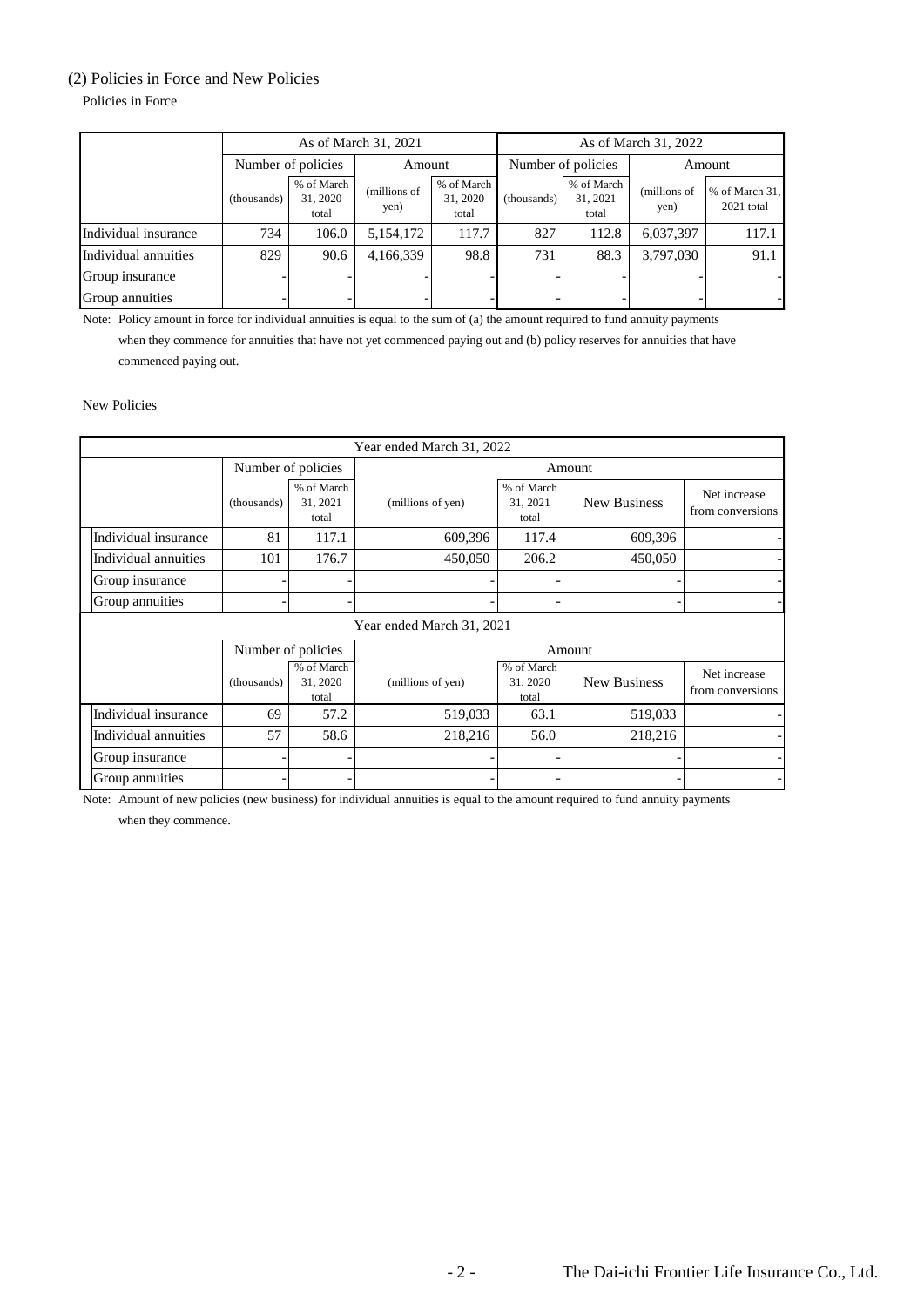## **2. Policies in Force as of March 31, 2022 by Benefit Type**

|                          |                          | Individual Insurance        |                          | Individual annuities        | Group Insurance          |                             |                          | Total                       |
|--------------------------|--------------------------|-----------------------------|--------------------------|-----------------------------|--------------------------|-----------------------------|--------------------------|-----------------------------|
|                          | Policies<br>(thousands)  | Amount<br>(millions of yen) | Policies<br>(thousands)  | Amount<br>(millions of yen) | Policies<br>(thousands)  | Amount<br>(millions of yen) | Policies<br>(thousands)  | Amount<br>(millions of yen) |
| Death benefits           |                          |                             |                          |                             |                          |                             |                          |                             |
| General                  | 827                      | 6,037,397                   | $\overline{\phantom{a}}$ | Ξ.                          | $\overline{\phantom{0}}$ |                             | 827                      | 6,037,397                   |
| Accidental               | -                        | $\overline{\phantom{0}}$    | -                        | Ξ.                          | $\overline{\phantom{a}}$ |                             | $\overline{\phantom{0}}$ |                             |
| Other                    | $\overline{\phantom{0}}$ | $\overline{\phantom{0}}$    | $\overline{\phantom{a}}$ | Ξ.                          | $\overline{\phantom{a}}$ |                             | $\overline{\phantom{0}}$ |                             |
| Survival benefits        | $\overline{\phantom{a}}$ | $\overline{\phantom{0}}$    | 731                      | 3,797,030                   | $\overline{\phantom{a}}$ |                             | 731                      | 3,797,030                   |
| Hospitalization benefits |                          |                             |                          |                             |                          |                             |                          |                             |
| Accidental               | -                        | ۰                           | $\overline{\phantom{a}}$ | Ξ.                          | $\overline{\phantom{0}}$ |                             | $\overline{\phantom{0}}$ |                             |
| Illness                  | $\overline{\phantom{0}}$ | $\overline{\phantom{a}}$    | $\overline{\phantom{a}}$ | Ξ.                          | $\overline{\phantom{a}}$ |                             | -                        |                             |
| Other                    | $\overline{\phantom{0}}$ | $\overline{\phantom{0}}$    | $\overline{\phantom{a}}$ | Ξ.                          | $\overline{\phantom{a}}$ |                             | $\overline{\phantom{0}}$ |                             |
| Injury benefits          | Ξ.                       | $\overline{\phantom{0}}$    | $\overline{\phantom{a}}$ | Ξ.                          | $\overline{\phantom{0}}$ |                             | -                        |                             |
| Surgery benefits         | -                        |                             | -                        |                             | -                        |                             | -                        |                             |

|                   | Group annuities         |                             |                         | Financial insuarance /<br>Financial annuities | Total                   |                             |
|-------------------|-------------------------|-----------------------------|-------------------------|-----------------------------------------------|-------------------------|-----------------------------|
|                   | Policies<br>(thousands) | Amount<br>(millions of yen) | Policies<br>(thousands) | Amount<br>(millions of yen)                   | Policies<br>(thousands) | Amount<br>(millions of yen) |
| Survival benefits | -                       | $\overline{\phantom{a}}$    | -                       |                                               | -                       |                             |

|                          | Medical care insurance  |                             |                     |                         | Group disability            |
|--------------------------|-------------------------|-----------------------------|---------------------|-------------------------|-----------------------------|
|                          | Policies<br>(thousands) | Amount<br>(millions of yen) |                     | Policies<br>(thousands) | Amount<br>(millions of yen) |
| Hospitalization benefits |                         |                             | Disability benefits | -                       |                             |

Note: Survival benefit amounts for individual annuities are the sum of (a) the amount required to fund annuity payments when they commence for annuities that have not yet commenced paying out and (b) policy reserves for annuities that have commenced paying out.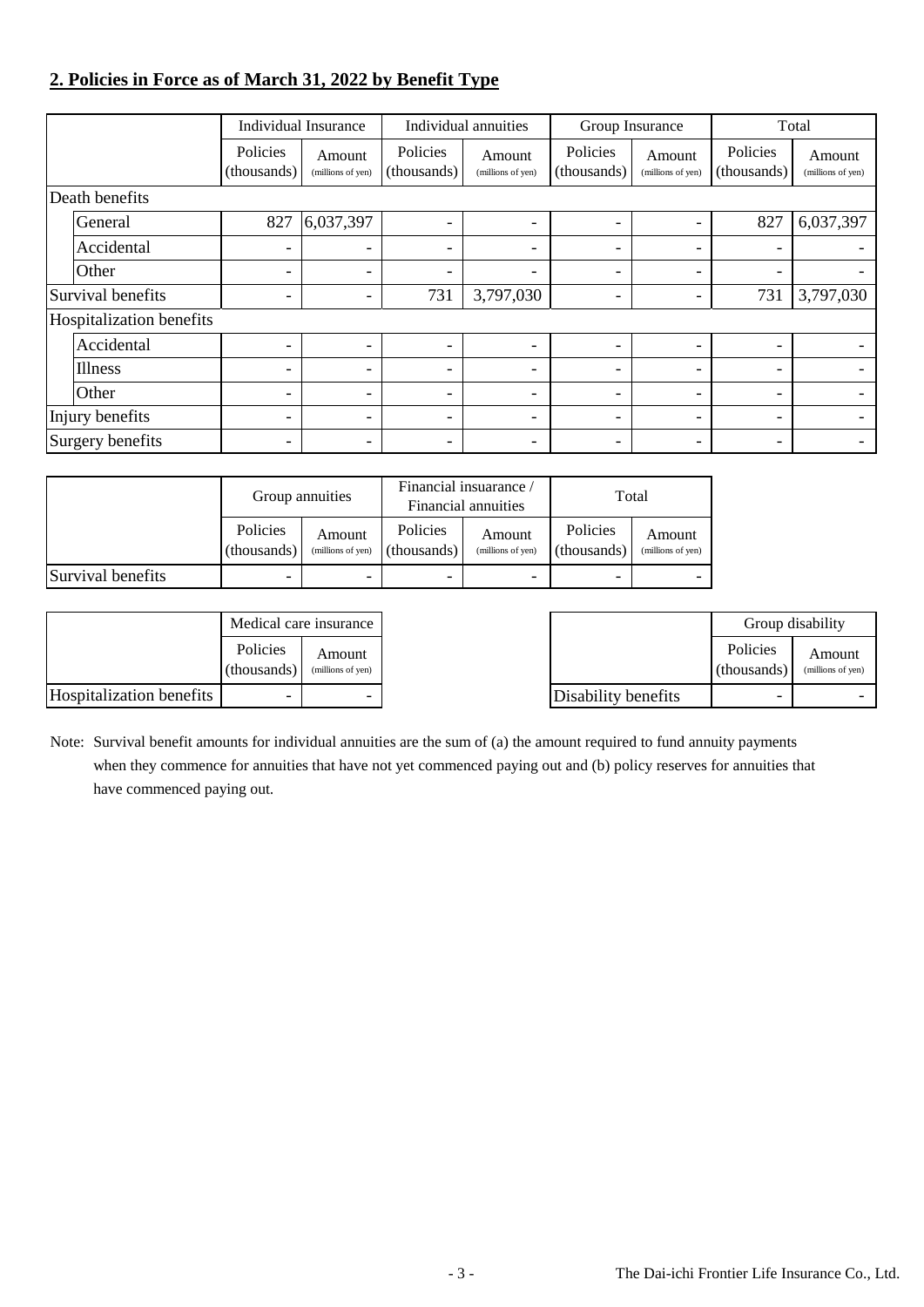## **3. Investment of General Account Assets**

(1) Overview of Investment of General Account Assets for the Fiscal Year ended March 31, 2022

#### A. Investment Environment

In fiscal 2021, the Japanese economy got reversal against the recession in fiscal 2020, but the recovery speed remained moderate due to COVID-19 pandemic and the voluntary restraint. Although in third quarter, when the spread of infection settled down for a moment, domestic demand recovered strongly, since the beginning of 2022, consumption dropped again due to drastic increasing infected people with the Omicron COVID-19 variant. And in overseas market, the U.S. economy recovered as employment statistics and income improved in the environment which had prolonged supply constraints and rising prices put downward pressure on the economy. On the other hand, the growth of the Chinese economy slowed down from the downturn in the real estate market and the curtailment of economic activities under the Zero-COVID policy. Amid these economic conditions, the operational environment was as follows.

#### [Domestic interest rates]

Yields on 10-year JGBs continued to be controlled at around 0% as the Bank of Japan held its accommodative monetary policy. However, overseas interest rates have risen sharply because central banks of each country have tightened their monetary policies since the beginning of the year, and domestic interest rates followed them.

| Yield on ten-year government bonds: | April 1, 2021  | 0.090% |  |
|-------------------------------------|----------------|--------|--|
|                                     | March 31, 2022 | 0.210% |  |

[U.S. Interest Rates and Foreign Currency]

The Federal Reserve Board resolved to raise interest rates in response to rapid inflation in the United States, bringing to an end its zero-interest-rate-policy, which had been in place since March 2020. The ten-year US Treasury Note yield rose and the US dollar trended upwards due to expectations in financial markets that incremental interest rate hikes will continue.

| Yield on ten-year U.S. government bonds: | April 1, 2021  | 1.740%  |
|------------------------------------------|----------------|---------|
|                                          | March 31, 2022 | 2.338%  |
| yen/U.S. dollar:                         | April 1, 2021  | ¥110.71 |
|                                          | March 31, 2022 | ¥122.39 |

[Australian Interest Rates and Foreign Currency]

The ten-year Australian government bond yield trended higher due to the interest rate rise in the United States and anticipated normalization of the Australian economy. Against the backdrop of rising resource prices and expectations that the Reserve Bank of Australia would raise interest rates, the Australian dollar at one point rose to above 94 Japanese yen.

| Yield on ten-year Australian government bonds: | April 1, 2021  | 1.786%  |  |
|------------------------------------------------|----------------|---------|--|
|                                                | March 31, 2022 | 2.840\% |  |
| ven/Australian dollar:                         | April 1, 2021  | ¥84.36  |  |
|                                                | March 31, 2022 | ¥92.00  |  |

B. Investment Policies

In view of the liability characteristics of life insurance policies, assets in the general account are invested in accordance with asset-liability management (ALM) principles with the primary objective of steadily paying annuities, insurance proceeds, and benefits over the long term. As to the yen- and foreign currency-denominated fixed products, those assets are primarily invested in yen-denominated bonds and foreign currency-denominated bonds.

Also, trades are to be carried out for the purposes such as mitigating the guaranteed minimum benefit risk on individual variable annuities.

#### C. Investment Results

〈 Assets 〉

The Company invested primarily in yen-denominated bonds. Foreign-currency denominated insuarance were invested in foreign-currency denominated bonds. Also, derivative trades are to be carried out for the purposes such as mitigating the guaranteed minimum benefit risk on individual variable annuities.

〈 Investment Income and Expenses 〉

Investment income was 676,835 million yen mainly due to foreign exchange gains (465,724 million yen), interest and dividends received (173,112 million yen), and gains on sale of securities (36,972 million yen). Investment expenses were 21,695 million yen, mainly due to losses on sale of securities (12,827 million yen), derivative transaction losses (5,822 million yen), and losses on money held in trust (2,365 million yen).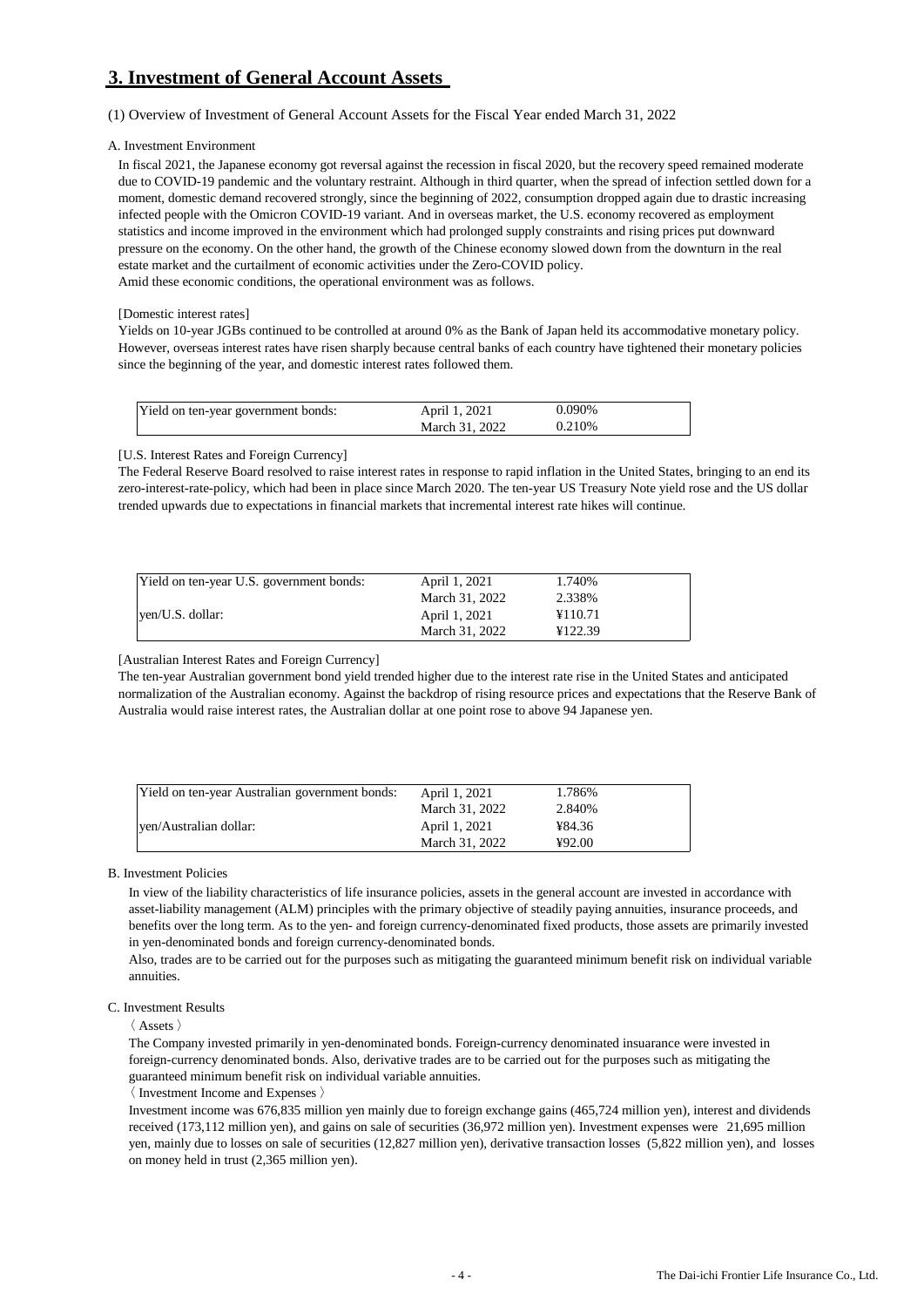## (2) Asset Composition

(millions of yen except percentages)

|                                                    | As of March 31, 2021 |       | As of March 31, 2022 |       |  |
|----------------------------------------------------|----------------------|-------|----------------------|-------|--|
|                                                    | Carrying value       | $\%$  | Carrying value       | $\%$  |  |
| Cash, deposits, and call loans                     | 785,833              | 9.1   | 1,051,750            | 11.7  |  |
| Securities repurchased under resale agreements     |                      |       |                      |       |  |
| Deposit paid for securities borrowing transactions |                      |       |                      |       |  |
| Monetary claims bought                             |                      |       | 16,006               | 0.2   |  |
| Trading account securities                         |                      |       |                      |       |  |
| Money held in trust                                | 1,123,204            | 13.0  | 1,074,756            | 11.9  |  |
| Securities                                         | 6,481,546            | 74.8  | 6,394,899            | 71.0  |  |
| Domestic bonds                                     | 1,645,775            | 19.0  | 1,663,559            | 18.5  |  |
| Domestic stocks                                    |                      |       |                      |       |  |
| Foreign securities                                 | 4,650,664            | 53.7  | 4,559,118            | 50.6  |  |
| Foreign bonds                                      | 4,650,664            | 53.7  | 4,559,118            | 50.6  |  |
| Foreign stocks and other securities                |                      |       |                      |       |  |
| Other securities                                   | 185,106              | 2.1   | 172,221              | 1.9   |  |
| Loans                                              |                      |       |                      |       |  |
| Real estate                                        | 95                   | 0.0   | 795                  | 0.0   |  |
| Deferred tax assets                                |                      |       | 42,680               | 0.5   |  |
| Others                                             | 270,224              | 3.1   | 430,490              | 4.8   |  |
| Reserve for possible loan losses                   | (14)                 | (0.0) | (16)                 | (0.0) |  |
| Total                                              | 8,660,888            | 100.0 | 9,011,363            | 100.0 |  |
| Foreign currency-denominated assets                | 5,213,036            | 60.2  | 5,300,105            | 58.8  |  |
|                                                    |                      |       |                      |       |  |

Note:"Real estate" represents the value of buildings.

(3) Changes (Increase/Decrease) in Assets

(millions of yen)

|                                                    | Year ended March 31, 2021 | Year ended March 31, 2022 |
|----------------------------------------------------|---------------------------|---------------------------|
| Cash, deposits, and call loans                     | 520,943                   | 265,917                   |
| Securities repurchased under resale agreements     |                           |                           |
| Deposit paid for securities borrowing transactions |                           |                           |
| Monetary claims bought                             |                           | 16,006                    |
| Trading account securities                         |                           |                           |
| Money held in trust                                | 118,415                   | (48, 447)                 |
| Securities                                         | 149,840                   | (86, 646)                 |
| Domestic bonds                                     | 146,719                   | 17,783                    |
| Domestic stocks                                    |                           |                           |
| Foreign securities                                 | 2,243                     | (91, 546)                 |
| Foreign bonds                                      | 2,243                     | (91, 546)                 |
| Foreign stocks and other securities                |                           |                           |
| Other securities                                   | 877                       | (12, 884)                 |
| Loans                                              |                           |                           |
| Real estate                                        | 6                         | 699                       |
| Deferred tax assets                                |                           | 42,680                    |
| Others                                             | 29,908                    | 160,266                   |
| Reserve for possible loan losses                   | (3)                       | (1)                       |
| Total                                              | 819,111                   | 350,474                   |
| Foreign currency-denominated assets                | 71,974                    | 87,068                    |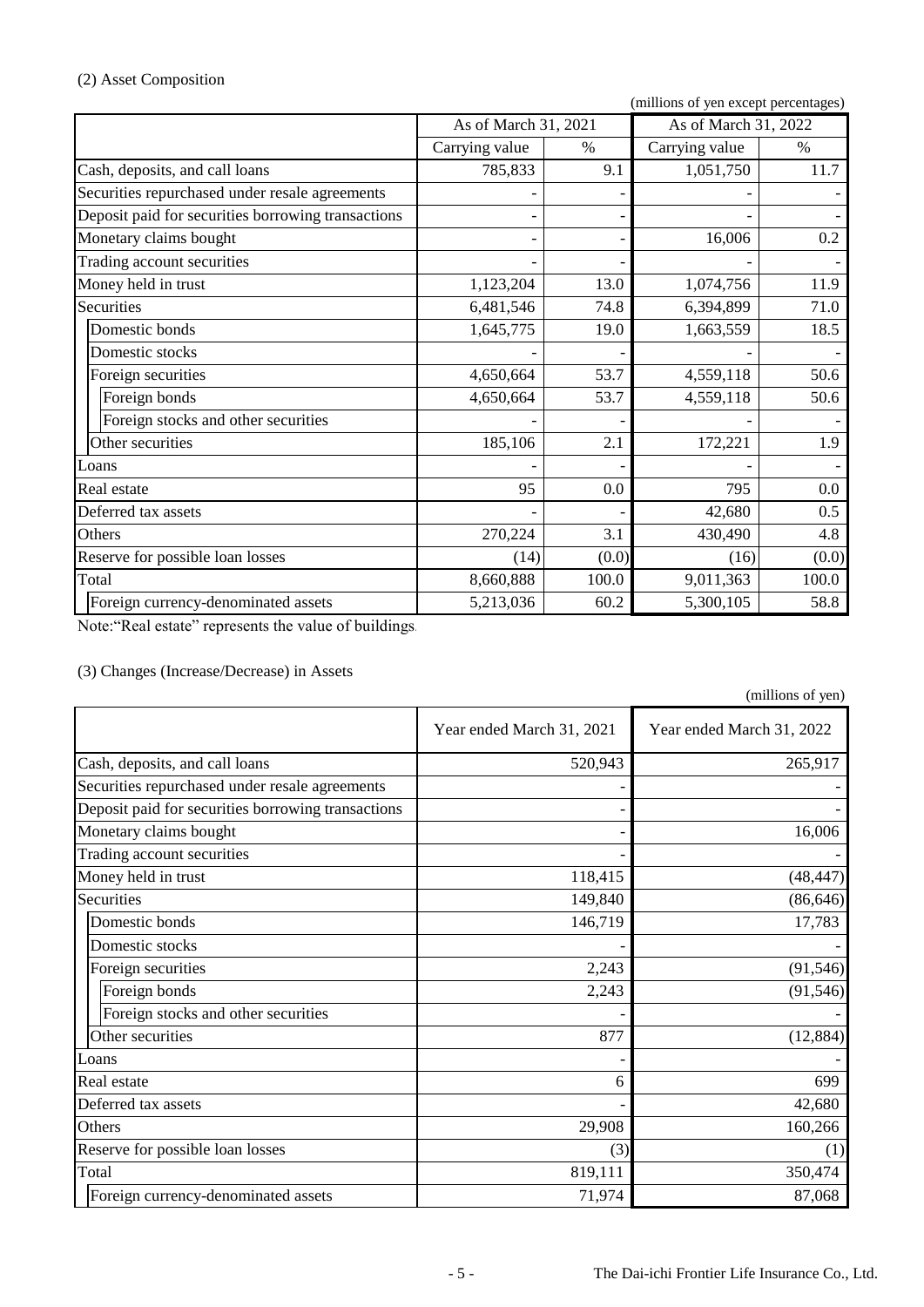## (4) Investment Income

(millions of yen)

|                                              | Year ended March 31, 2021 | Year ended March 31, 2022 |
|----------------------------------------------|---------------------------|---------------------------|
| Interest and dividends                       | 180,169                   | 173,112                   |
| Interest from bank deposits                  | 34                        | 29                        |
| Interest and dividends from securities       | 179,756                   | 172,612                   |
| Interest from loans                          |                           |                           |
| Rental income                                |                           |                           |
| Other interest and dividends                 | 378                       | 470                       |
| Gains on trading account securities          |                           |                           |
| Gains on money held in trust                 | 23,330                    |                           |
| Gains on investment in trading securities    |                           |                           |
| Gains on sale of securities                  | 94,835                    | 36,972                    |
| Gains on sale of domestic bonds              | 2,248                     | 3,369                     |
| Gains on sale of domestic stocks             |                           |                           |
| Gains on sale of foreign securities          | 92,587                    | 33,603                    |
| <b>Others</b>                                |                           |                           |
| Gains on redemption of securities            | 292                       | 1,022                     |
| Derivative transaction gains                 | 122,761                   |                           |
| Foreign exchange gains                       | 478,295                   | 465,724                   |
| Reversal of reserve for possible loan losses |                           |                           |
| Other investment income                      | 8                         | 3                         |
| Total                                        | 899,693                   | 676,835                   |

## (5) Investment Expenses

(millions of yen)

|                                                | Year ended March 31, 2021 | Year ended March 31, 2022 |
|------------------------------------------------|---------------------------|---------------------------|
| Interest expenses                              | 4                         | 13                        |
| Losses on trading account securities           |                           |                           |
| Losses on money held in trust                  |                           | 2,365                     |
| Losses on investment in trading securities     |                           |                           |
| Losses on sale of securities                   | 1,220                     | 12,827                    |
| Losses on sale of domestic bonds               | 229                       | 1,498                     |
| Losses on sale of domestic stocks              |                           |                           |
| Losses on sale of foreign securities           | 990                       | 11,329                    |
| Others                                         |                           |                           |
| Losses on valuation of securities              |                           |                           |
| Losses on valuation of domestic bonds          |                           |                           |
| Losses on valuation of domestic stocks         |                           |                           |
| Losses on valuation of foreign securities      |                           |                           |
| Others                                         |                           |                           |
| Losses on redemption of securities             | 138                       |                           |
| Derivative transaction losses                  |                           | 5,822                     |
| Foreign exchange losses                        |                           |                           |
| Provision for reserve for possible loan losses | 3                         |                           |
| Write-down of loans                            |                           |                           |
| Depreciation of rented real estate and others  |                           |                           |
| Other investment expenses                      | 617                       | 663                       |
| Total                                          | 1,984                     | 21,695                    |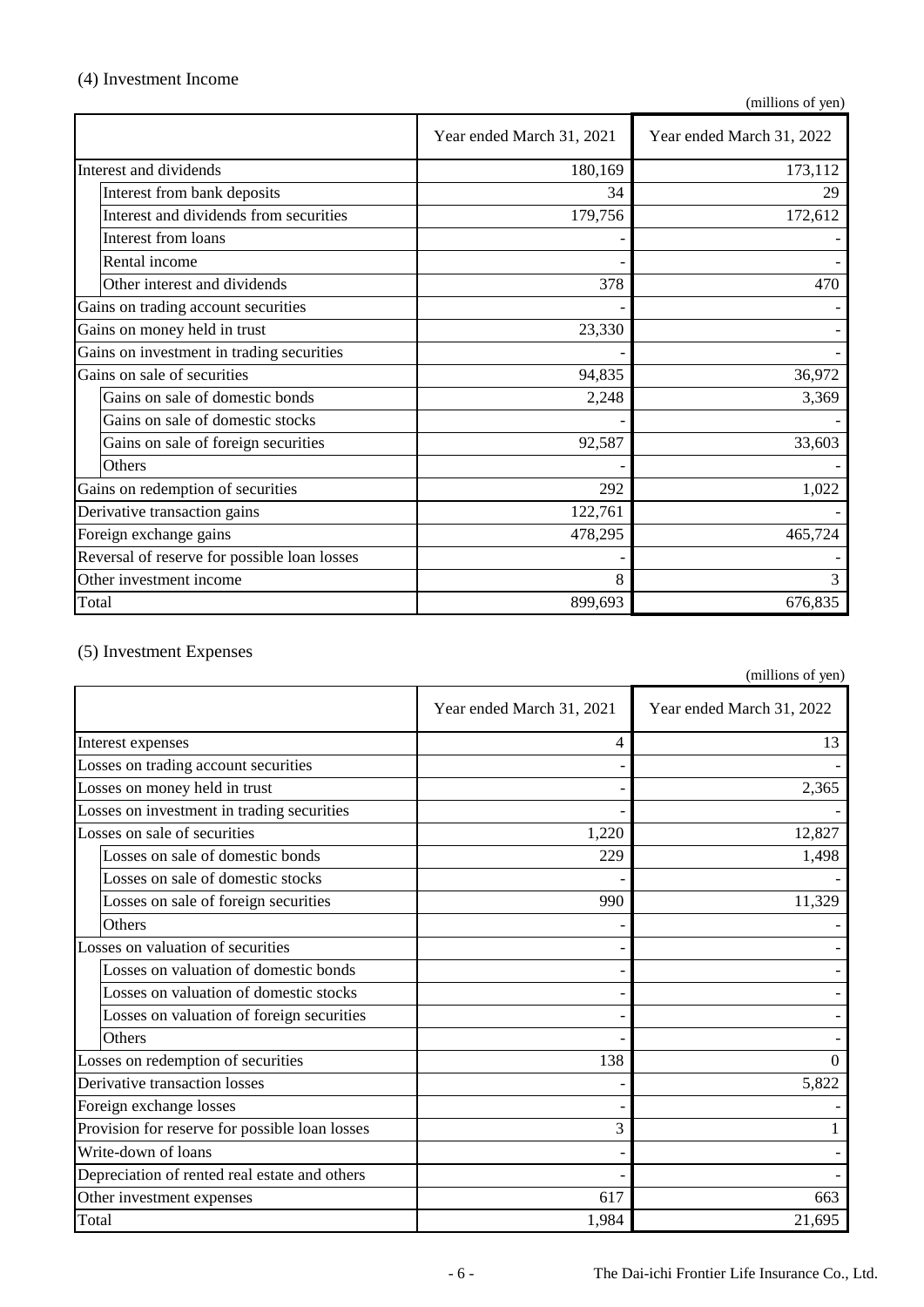## (6) Other Information on Investments

A. Rates of return

|                                                    |                           | (% )                      |
|----------------------------------------------------|---------------------------|---------------------------|
|                                                    | Year ended March 31, 2021 | Year ended March 31, 2022 |
| Cash, deposits, and call loans                     | 3.37                      | 1.11                      |
| Securities repurchased under resale agreements     |                           |                           |
| Deposit paid for securities borrowing transactions |                           |                           |
| Monetary claims bought                             |                           | 1.26                      |
| Trading account securities                         |                           |                           |
| Money held in trust                                | 2.30                      | (0.22)                    |
| Securities                                         | 13.47                     | 10.90                     |
| Domestic bonds                                     | 2.81                      | 3.92                      |
| Domestic stocks                                    |                           |                           |
| Foreign securities                                 | 17.69                     | 13.84                     |
| Loans                                              |                           |                           |
| <b>Real Estate</b>                                 |                           |                           |
| Total                                              | 12.04                     | 8.13                      |
| Foreign investments                                | 18.23                     | 13.93                     |

Notes: 1. Rates of return above were calculated by dividing the net investment income included in net surplus from

operations by the average daily balance on a book value basis.

2. "Foreign investments" include yen-denominated assets.

### B. Valuation Gains and Losses on Trading Securities

(millions of yen)

|                    | As of March 31, 2021                      |                                                                         | As of March 31, 2022                      |                                                                         |  |
|--------------------|-------------------------------------------|-------------------------------------------------------------------------|-------------------------------------------|-------------------------------------------------------------------------|--|
|                    | Carrying value<br>on the balance<br>sheet | Valuation gains<br>(losses) included in<br>the statement of<br>earnings | Carrying value<br>on the balance<br>sheet | Valuation gains<br>(losses) included in<br>the statement of<br>earnings |  |
| Trading securities | 1,123,204                                 | 23,330                                                                  | 1,074,756                                 | (2,365)                                                                 |  |

Note: Figures in this table include money held in trust and other instruments classified as trading securities.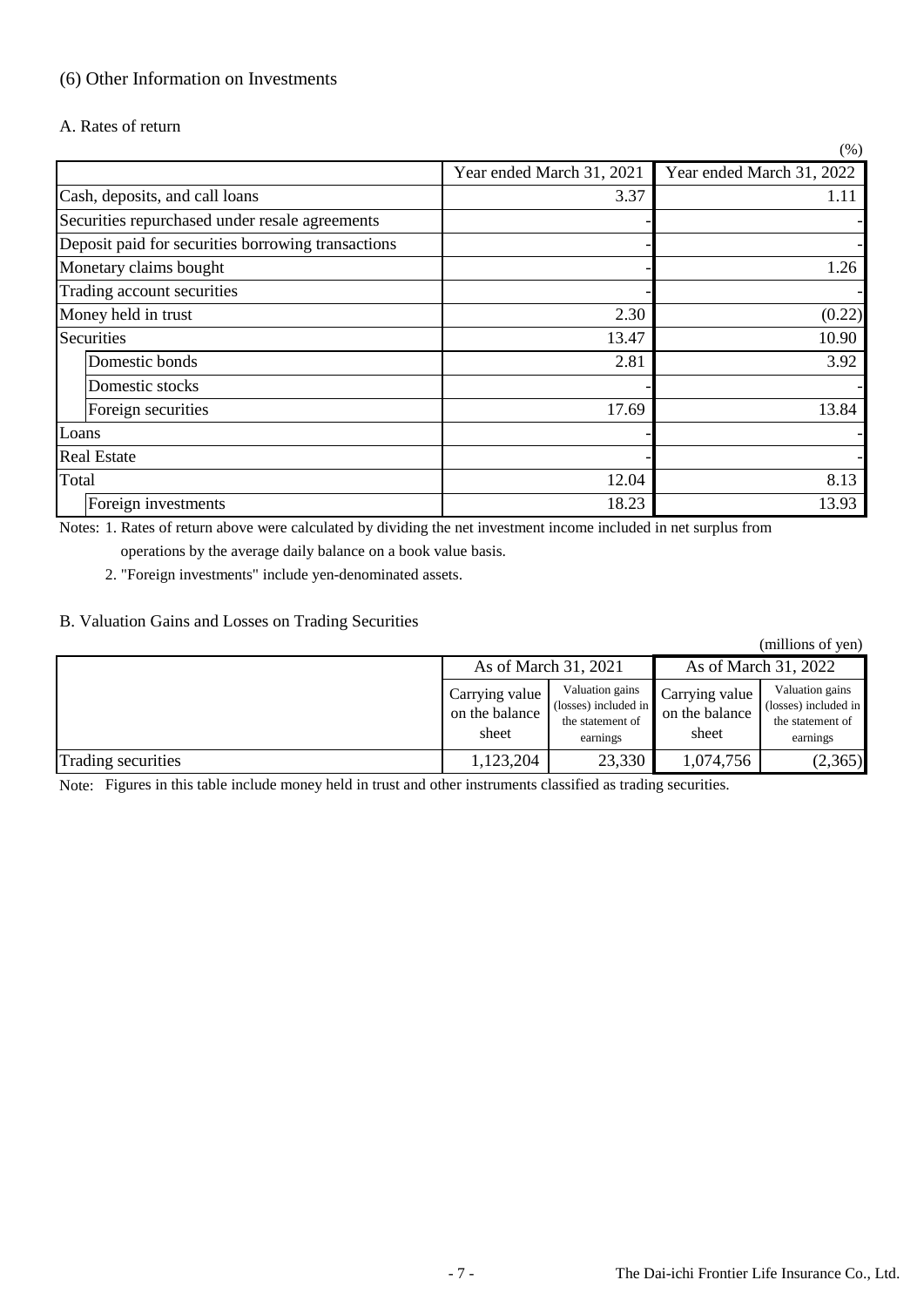| C. Fair Value Information on Securities (Other than trading securities) |  |  |  |  |  |  |  |  |  |
|-------------------------------------------------------------------------|--|--|--|--|--|--|--|--|--|
|-------------------------------------------------------------------------|--|--|--|--|--|--|--|--|--|

| (millions of yen) |                                       |            |            |           |                |         |
|-------------------|---------------------------------------|------------|------------|-----------|----------------|---------|
|                   |                                       | Book value | Fair value |           | Gains (losses) |         |
|                   |                                       |            |            |           | Gains          | Losses  |
|                   | As of March 31, 2022                  |            |            |           |                |         |
|                   | Bonds held to maturity                |            |            |           |                |         |
|                   | Policy-reserve-matching bonds         | 3,593,287  | 3,610,856  | 17,568    | 88,436         | 70,867  |
|                   | Stocks of subsidiaries and affiliates |            |            |           |                |         |
|                   | Securities available for sale         | 2,829,756  | 2,817,617  | (12, 139) | 35,550         | 47,689  |
|                   | Domestic bonds                        | 472,367    | 475,886    | 3,518     | 7,213          | 3,694   |
|                   | Domestic stocks                       |            |            |           |                |         |
|                   | Foreign securities                    | 2,171,136  | 2,153,503  | (17, 632) | 26,261         | 43,893  |
|                   | Foreign bonds                         | 2,171,136  | 2,153,503  | (17, 632) | 26,261         | 43,893  |
|                   | Foreign stocks and other securities   |            |            |           |                |         |
|                   | Other securities                      | 170,145    | 172,221    | 2,076     | 2,076          |         |
|                   | Monetary claims bought                | 16,107     | 16,006     | (101)     |                | 101     |
|                   | Certificates of deposit               |            |            |           |                |         |
|                   | Others                                |            |            |           |                |         |
|                   | Total                                 | 6,423,044  | 6,428,474  | 5,429     | 123,987        | 118,557 |
|                   | Domestic bonds                        | 1,660,040  | 1,702,940  | 42,900    | 54,715         | 11,815  |
|                   | Domestic stocks                       |            |            |           |                |         |
|                   | Foreign securities                    | 4,576,750  | 4,537,305  | (39, 444) | 67,195         | 106,639 |
|                   | Foreign bonds                         | 4,576,750  | 4,537,305  | (39, 444) | 67,195         | 106,639 |
|                   | Foreign stocks and other securities   |            |            |           |                |         |
|                   | Other securities                      | 170,145    | 172,221    | 2,076     | 2,076          |         |
|                   | Monetary claims bought                | 16,107     | 16,006     | (101)     |                | 101     |
|                   | Certificates of deposit               |            |            |           |                |         |
|                   | Others                                |            |            |           |                |         |
|                   | As of March 31, 2021                  |            |            |           |                |         |
|                   | Bonds held to maturity                |            |            |           |                |         |
|                   | Policy-reserve-matching bonds         | 3,402,501  | 3,609,308  | 206,807   | 227,336        | 20,529  |
|                   | Stocks of subsidiaries and affiliates |            |            |           |                |         |
|                   | Securities available for sale         | 2,876,582  | 3,079,044  | 202,462   | 211,777        | 9,315   |
|                   | Domestic bonds                        | 460,427    | 476,511    | 16,084    | 16,402         | 318     |
|                   | Domestic stocks                       |            |            |           |                |         |
|                   | Foreign securities                    | 2,245,655  | 2,417,427  | 171,771   | 180,768        | 8,997   |
|                   | Foreign bonds                         | 2,245,655  | 2,417,427  | 171,771   | 180,768        | 8,997   |
|                   | Foreign stocks and other securities   |            |            |           |                |         |
|                   | Other securities                      | 170,500    | 185,106    | 14,606    | 14,606         |         |
|                   | Monetary claims bought                |            |            |           |                |         |
|                   | Certificates of deposit               |            |            |           |                |         |
|                   | Others                                |            |            |           |                |         |
|                   | Total                                 | 6,279,083  | 6,688,353  | 409,269   | 439,113        | 29,844  |
|                   | Domestic bonds                        | 1,629,691  | 1,716,011  | 86,320    | 89,056         | 2,736   |
|                   | Domestic stocks                       |            |            |           |                |         |
|                   | Foreign securities                    | 4,478,892  | 4,787,235  | 308,342   | 335,451        | 27,108  |
|                   | Foreign bonds                         | 4,478,892  | 4,787,235  | 308,342   | 335,451        | 27,108  |
|                   | Foreign stocks and other securities   |            |            |           |                |         |
|                   | Other securities                      | 170,500    | 185,106    | 14,606    | 14,606         |         |
|                   | Monetary claims bought                |            |            |           |                |         |
|                   | Certificates of deposit               |            |            |           |                |         |
|                   | Others                                |            |            |           |                |         |
|                   |                                       |            |            |           |                |         |

Note: The table above includes assets which are considered appropriate to handle as securities as defined in the Financial Instruments and Exchange Act.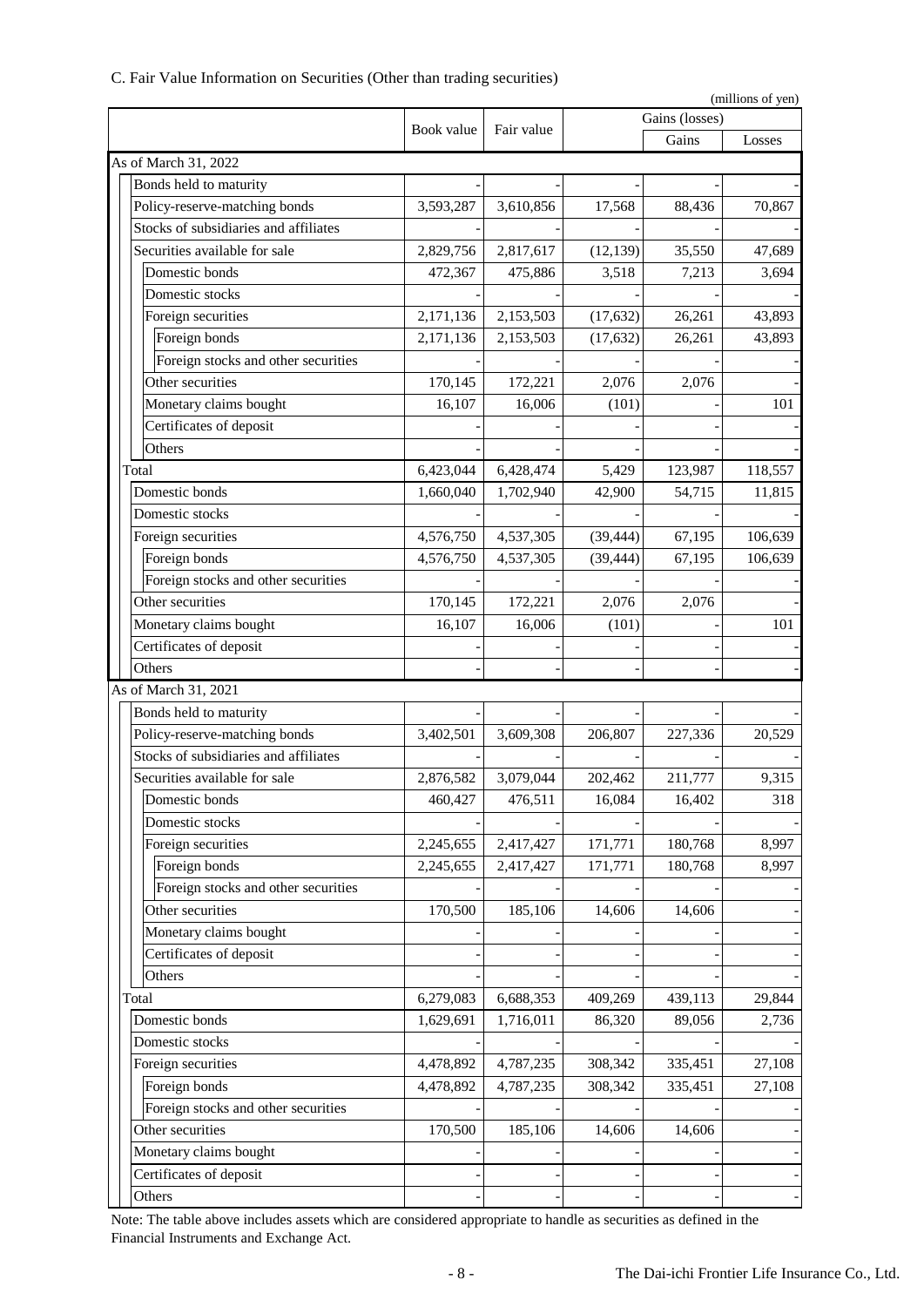\*The book value of stocks and other securities without market value and of investment partnerships etc. are as follows:

Not applicable.

## D. Fair value Information on Money Held in Trust

|                      |                   |            |         |                | (THILIONS OF YEAL) |
|----------------------|-------------------|------------|---------|----------------|--------------------|
|                      | Carrying value on | Fair value |         | Gains (losses) |                    |
|                      | the balance sheet |            |         | Gains          | Losses             |
| As of March 31, 2022 | 1,074,756         | 1,074,756  | (2,365) | 2,421          | 4,786              |
| As of March 31, 2021 | 1,123,204         | 1,123,204  | 23,330  | 25,773         | 2,443              |

Notes: 1. Fair value equivalents appearing in this table are based on prices calculated using a reasonable method by trustees of money held in trust.

2. Gains (losses) are valuation gains (losses) that were included in the statement of earnings.

\*Information on money held in trust for investment purposes is as follows:

(millions of yen)

 $(m)$ llions of  $(mn)$ 

|                                             | As of March 31, 2021                   |                                                                          | As of March 31, 2022                   |                                                                          |  |  |
|---------------------------------------------|----------------------------------------|--------------------------------------------------------------------------|----------------------------------------|--------------------------------------------------------------------------|--|--|
|                                             | Carrying value on<br>the balance sheet | Valuation gains<br>(losses) included in<br>the statements of<br>earnings | Carrying value on<br>the balance sheet | Valuation gains<br>(losses) included in<br>the statements of<br>earnings |  |  |
| Money held in trust for investment purposes | 1,123,204                              | 23,330                                                                   | 1,074,756                              | (2,365)                                                                  |  |  |

\*Information on money held in trust classified as held-to-maturity, policy-reserve-matching, or other money held in trust are as follows:

Not applicable.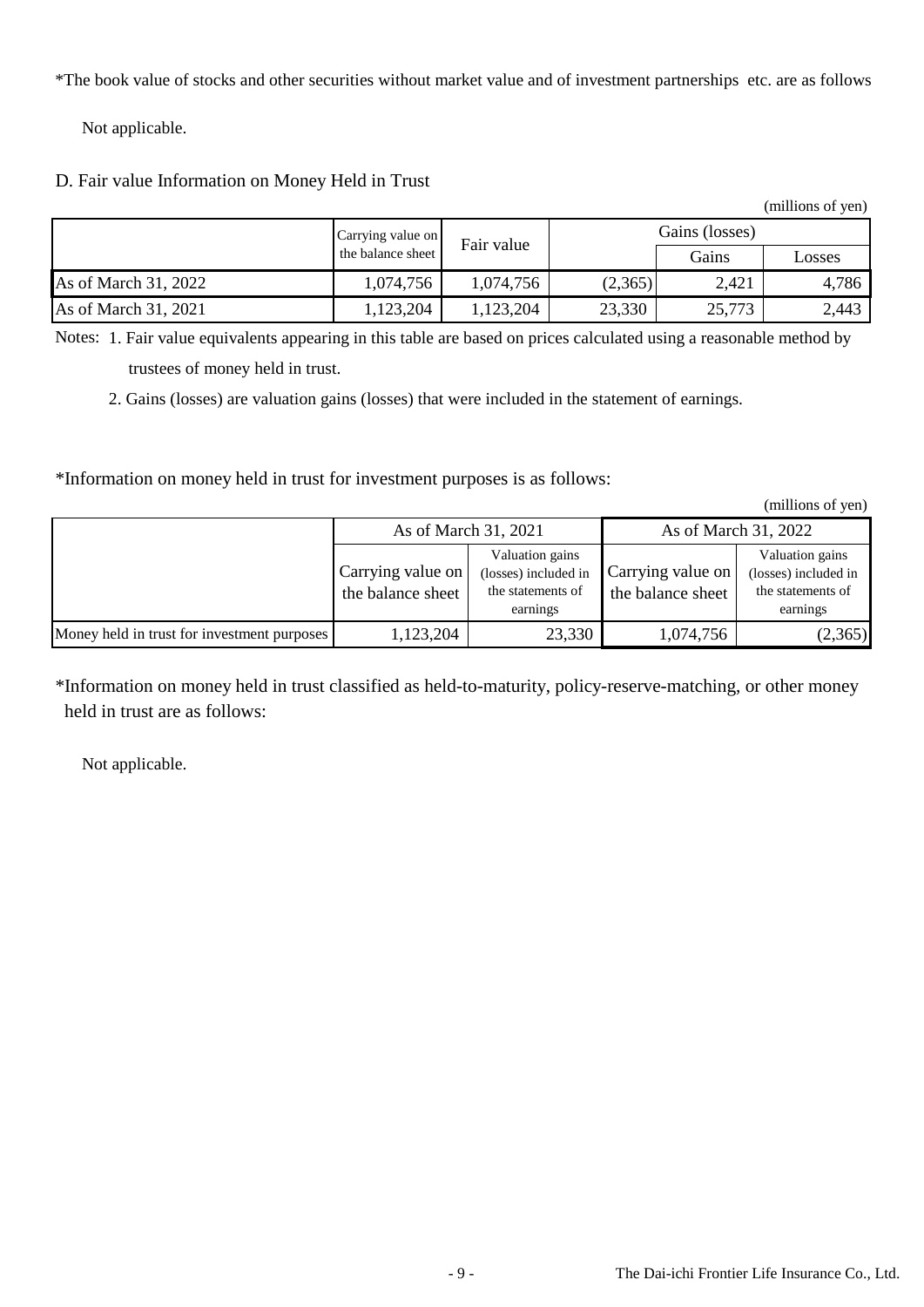## **4. Unaudited Balance Sheet**

|                                                |           |           |                                                    |           | (millions of yen) |
|------------------------------------------------|-----------|-----------|----------------------------------------------------|-----------|-------------------|
|                                                | As of     | As of     |                                                    | As of     | As of             |
|                                                | March 31, | March 31, |                                                    | March 31, | March 31,         |
|                                                | 2021      | 2022      |                                                    | 2021      | 2022              |
|                                                | Amount    | Amount    |                                                    | Amount    | Amount            |
| (ASSETS)                                       |           |           | (LIABILITIES)                                      |           |                   |
| Cash and deposits                              | 790,120   | 1,052,181 | Policy reserves and others                         | 8,213,333 | 8,523,795         |
| Cash                                           |           | $\theta$  | Reserves for outstanding claims                    | 23,899    | 24,668            |
| <b>Bank</b> deposits                           | 790,120   | 1,052,181 | Policy reserves                                    | 8,189,434 | 8,499,126         |
| Monetary claims bought                         |           | 16,006    | Reinsurance payable                                | 719,586   | 636,869           |
| Money held in trust                            | 1,123,204 | 1,074,756 | Other liabilities                                  | 396,180   | 473,476           |
| Securities                                     | 7,514,371 | 7,311,446 | Payable under securities lending transactions      | 233,915   | 239,933           |
| Government bonds                               | 516,321   | 518,921   | Corporate income tax payable                       | 8,390     | 3,247             |
| Local government bonds                         | 46,254    | 46,372    | Accounts payable                                   | 6,451     | 64,476            |
| Corporate bonds                                | 1,083,199 | 1,098,265 | Accrued expenses                                   | 6,709     | 7,966             |
| Foreign securities                             | 4,662,647 | 4,570,290 | Deposits received                                  | 666       | 234               |
| Other securities                               | 1,205,948 | 1,077,596 | Guarantee deposits received                        | 83,631    | 73,917            |
| Tangible fixed assets                          | 591       | 1,361     | Derivatives                                        | 15,185    | 31,966            |
| <b>Buildings</b>                               | 95        | 795       | Cash collateral received for financial instruments | 38.191    | 46,927            |
| Leased assets                                  | 37        | 155       | Lease liabilities                                  | 38        | 172               |
| Other tangible fixed assets                    | 458       | 410       | Suspense receipts                                  | 3,000     | 4,633             |
| Intangible fixed assets                        | 12,171    | 15,416    | Reserve for price fluctuations                     | 30,994    | 36,894            |
| Software                                       | 12,171    | 15,416    | Deferred tax liabilities                           | 56,689    |                   |
| Other intangible fixed assets                  | $\Omega$  | $\Omega$  | <b>Total liabilities</b>                           | 9,416,783 | 9,671,036         |
| Reinsurance receivables                        | 94,021    | 104,651   | (NET ASSETS)                                       |           |                   |
| Other assets                                   | 164,478   | 318,601   | Capital stock                                      | 117,500   | 117,500           |
| Accounts receivable                            | 40,407    | 171,889   | Capital surplus                                    | 67,500    | 67,500            |
| Prepaid expenses                               | 916       | 1,318     | Legal capital surplus                              | 67,500    | 67,500            |
| Accrued revenue                                | 42,752    | 43,333    | Retained earnings                                  | (48, 613) | 90,084            |
| Deposits                                       | 1,170     | 2,874     | Other retained earnings                            | (48, 613) | 90,084            |
| Margin money for futures trading               | 1,418     | 1,680     | Retained earnings brought forward                  | (48, 613) | 90,084            |
| Defferential account for futures trading       | 361       | 813       | Total shareholders' equity                         | 136,386   | 275,084           |
| <b>Derivatives</b>                             | 73,839    | 89,813    | Net unrealized gains on securities, net of tax     | 145,772   | (9,033)           |
| Cash collateral paid for financial instruments | 2,727     | 6,003     | Total of valuation and translation adjustments     | 145,772   | (9,033)           |
| Suspense payments                              | 524       | 513       |                                                    |           |                   |
| Other assets                                   | 362       | 361       |                                                    |           |                   |
| Deferred tax assets                            |           | 42,680    |                                                    |           |                   |
| Reserve for possible loan losses               | (14)      | (16)      | Total net assets                                   | 282,158   | 266,050           |
| Total assets                                   | 9.698.942 | 9,937,086 | Total liabilities and net assets                   | 9,698,942 | 9,937,086         |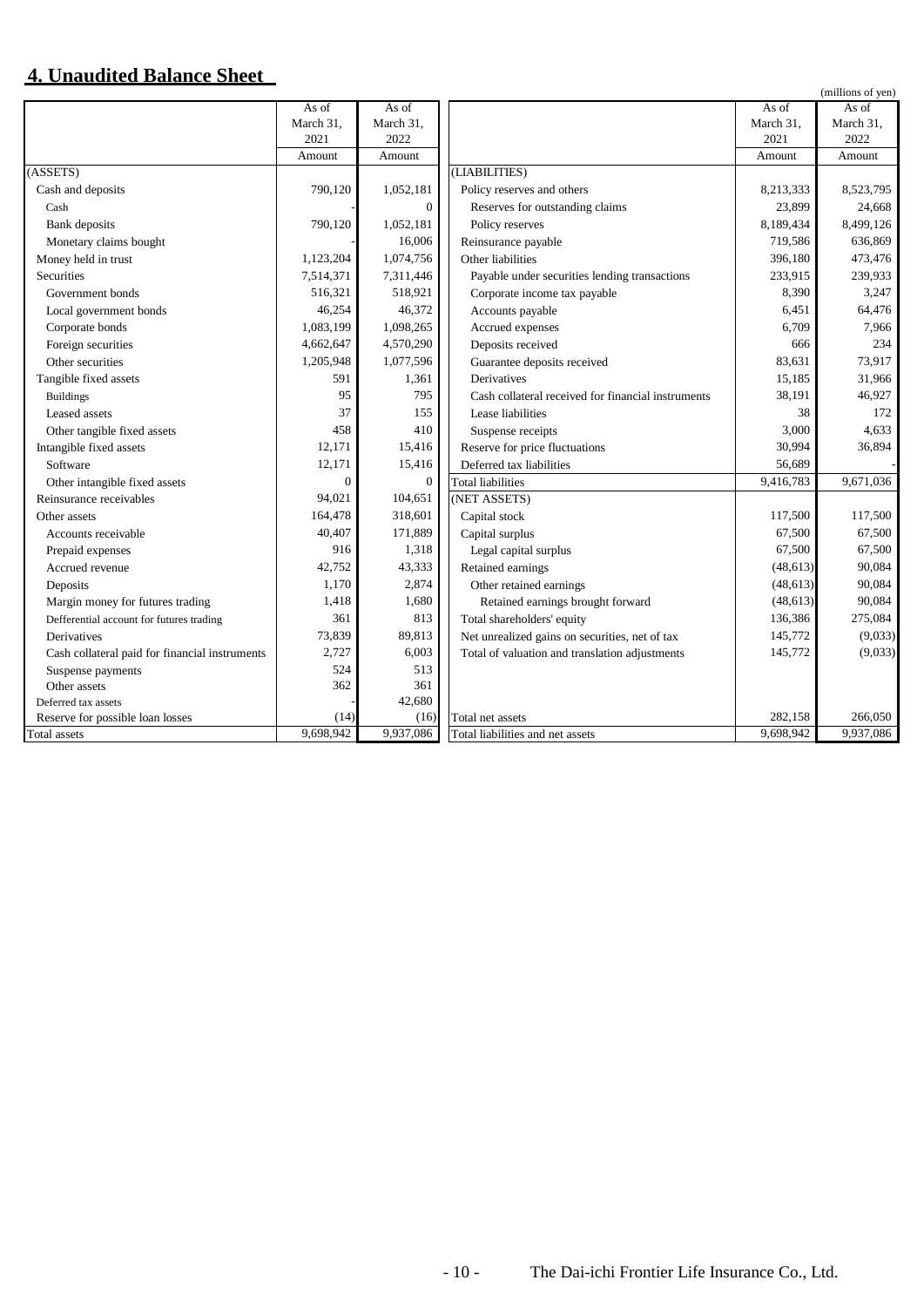Notes to the Unaudited Balance Sheet as of March 31,2022

1 Securities (including those monetary claims bought conforming to marketable securities, and also those marketable securities managed as trust assets in money held in trust) are valued as follows:

(a) Trading securities are valued at fair value (sales cost is calculated with the moving-average method).

(b) Policy-reserve-matching bonds (bonds defined by the Japanese Institute of Certified Public Accountants (JICPA) Industry Audit Committee Report No.21 entitled Treatment of Accounting and Auditing Concerning Policy-reserve-matching Bonds in the Insurance Industry) are valued using the moving-average amortized cost (straight line) method.

(c) Other securities are valued at fair value using market prices as of the first half of the year (sales cost is calculated with the moving-average method).

Valuation differences on other securities are reported as a component of net assets.

2 Risk management policies regarding policy-reserve matching bonds are as follows:

The Company categorizes its insurance products into sub-groups by the attributes of each product and, in order to manage risks properly, formulates its policy on investments and resource allocation based on the balance of the sub-groups. Moreover, the Company periodically checks that the duration gap between policy-reserve-matching bonds and policy reserves stays within a certain range. The sub-groups are:

(a) Individual insurance and annuities (JP yen-denominated)

(b) Individual insurance and annuities (US dollar-denominated)

with the exception of certain types and policies.

(Additional information)

Effective from for the fiscal year ended March 31, 2022,the sub-group of individual insurance and annuities (NZ dollardenominated) has been abolished, and the policy-reserve-matching bonds formerly held in said sub-group have been reclassified to securities available for sale.

This is due to the fact that the recording of interest rate risk management utilizing asset-liability matching in financial statements has declined in importance, as the outstanding balance of policy reserves related to said sub-group has decreased and the duration has been shortened.

The impact of this change on the interim financial statements is immaterial.

- 3 Derivative transactions (including those attributable to money held in trust ) are reported at fair value.
- 4 Depreciation of tangible fixed assets is as follows:

(a) Tangible fixed assets (excluding leased assets)

Annual amount of depreciation estimated by declining balance method (straight-line method being applied to buildings, with the exception of those buildings and accompanying facilities acquired prior to March 31, 2016), is reported pro rata in accordance with the life. Declining balance method is applied. However, o ther tangible fixed assets that were acquired for 100,000 yen or more but less than 200,000 yen are depreciated in an equal installment over three years.

(b) Leased assets

Depreciation of leased assets with regard to finance leases whose ownership does not transfer to the lessees is computed under the straight-line method assuming zero residual value and with the lease period being deemed as useful life.

- 5 Amortization of intangible fixed assets is calculated by the straight-line method. Amortization of software for internal use is based on the estimated useful life.
- 6 Foreign currency-denominated assets and liabilities are translated into the yen at market exchange rates as of the book closing date. Changes in market values of bonds included in foreign currency-denominated other securities are divided into two, and the portion attributable to changes in the securities' nominal market prices in their local currencies is included in "valuation difference" on other securities, and the rest in "foreign exchange gains/losses. "
- 7 Reserve for possible loan losses is calculated by multiplying the value of loan claims by the historical loan loss rates calculated from actual losses, pursuant rules on the self-assessment of assets as well as rules on the write-offs on and provisioning of reserves for assets. Relevant departments assess all loan claims based on the self-assessment rules, and an independent department responsible for auditing assets audits the assessment results. Provisions to the reserve for possible loan losses are determined based
- 8 Reserve for price fluctuations is calculated pursuant to Article 115 of the Insurance Business Act.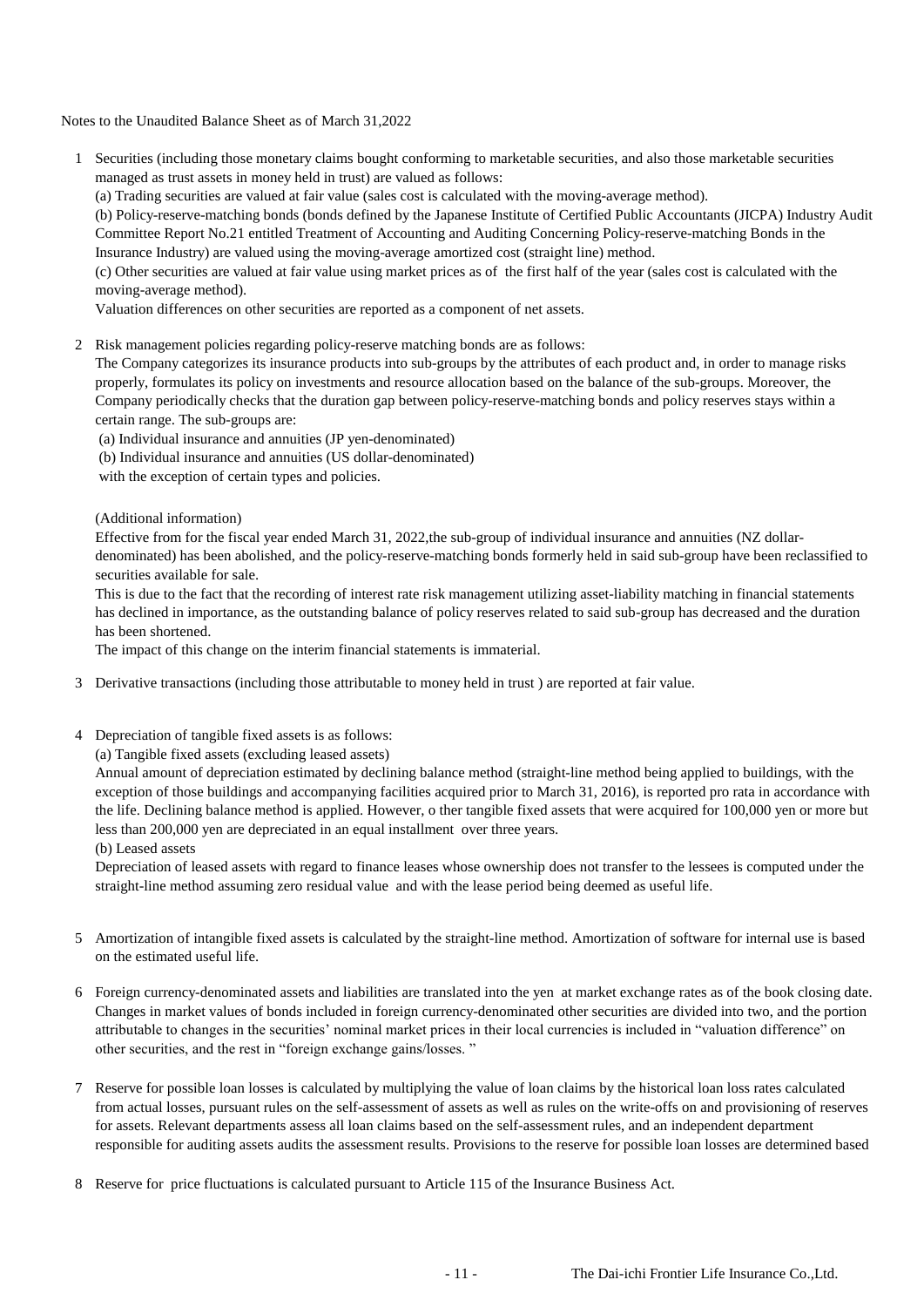- 9 National and local consumption taxes are recorded with the tax-exclusion method. Non-recoverable consumption tax on certain assets is capitalized as a prepaid expense and amortized equally over five years in accord with corporate taxation law, and such taxes other than deferred consumption tax are recognized as an expense in the year in which they are incurred.
- 10 Policy reserves have been calculated and set aside for those insurance policies for which contractual obligations have commenced as of the end of the fiscal year, so as to prepare for the future performance of obligations under those insurance policies, in accordance with the formula specified in the statement of calculation procedures (as set forth in Article 4, Paragraph 2, Item (iv) of the Insurance Business Act) and pursuant to Article 116, Paragraph 1 of the Insurance Business Act. Insurance premium reserves included in the policy reserves are calculated using the following formula: (a) For policies subject to the Standard Policy Reserve Method: Method stipulated by the Financial Services Agency Commissioner (Ministry of Finance Notification No. 48, 1996) (b) For policies not subject to the Standard Policy Reserve Method: Net level premium reserve method Contingency reserves included in the policy reserves have been set aside pursuant to Article 69, Paragraph 1, Item (iii) of the Ordinance for Enforcement of the Insurance Business Act, for covering risks which may accrue in the future, so as to secure performance of future obligations under insurance contracts.
- 11 "Accounting Standard for Fair Value Measurement, etc." (ASBJ Statement No. 30, July 4, 2019, hereinafter "Accounting Standard for Fair Value Measurement") has been adopted, effective from the beginning of the fiscal year ended March 31, 2022. Pursuant to the transitional treatment stipulated in paragraph 19 of the Accounting Standard for Fair Value Measurement and paragraph 44-2 of the "Accounting Standard for Financial Instruments" (ASBJ Statement No.10, revised on July 4, 2019), new accounting policies established by the Accounting Standard for Fair Value Measurement shall be implemented prospectively. Note that this has no impact on the financial statements.
- 12 From the following fiscal year, the Company will transition to a group tax sharing system with Dai-ichi Life Holdings, Inc. as the parent company. As a result, from the end of the fiscal year under review, the Company's accounting and disclosure relating to tax effect accounting for corporation tax and local corporation tax has been predicated on the transition to a group tax sharing system based on "Practical Solution on the Accounting and Disclosure Under the Group Tax Sharing System" (Practical Solution No.42, August 12, 2021).
- 13 In view of the liability characteristics of life insurance policies, assets in the general account (i.e., not in separate accounts as defined by Article 118, paragraph 1, of the Insurance Business Act) are invested primarily in fixed-income assets (government and corporate bonds) in accordance with asset-liability management (ALM) principles with the primary objective of steadily paying annuities, insurance proceeds, and benefits over the long term. To mitigate the guaranteed minimum benefit risk on individual variable annuities and for the purpose of hedging against the foreign exchange risk on the bond holdings, the Company engages in derivative transactions (foreign exchange forward contracts, currency futures contracts, stock-index futures contracts, securities futures contract, etc. ). The Company's holdings of financial instruments, mainly securities and derivatives, are subject to market

Market Risk Management: Under its internal investment policy and market risk management rules, the Company manages market risk by making medium- to long-term investments in a manner appropriate to its liabilities, constantly confirming the consistency of its portfolio positions and investment policies and measuring VaR (value-at-Risk) .

Credit Risk Management: Under its internal investment policy and credit risk management rules, the Company manages credit risk by establishing credit limits designed to avoid excessive concentration of risk toward a specific company or group. Each individual transaction is screened before credit is extended and follow-up checks are conducted regularly. In addition, the Company measures VaR as part of its effort to better grasp and analyze credit risk exposure.

Derivative transactions used by the Company to mitigate the guaranteed minimum benefit risk on individual variable annuities are conducted in accordance with the Company's policy and internal rules on managing guaranteed minimum benefit risk. In addition to verifying the effectiveness of hedge positions and managing gains and losses generated by derivative transactions on a daily basis, the Company regularly monitors reductions in guaranteed minimum benefit risk and gauges its VaR .

The risk management department reports regularly to the Board of Directors on the status of the Company's entire risk position.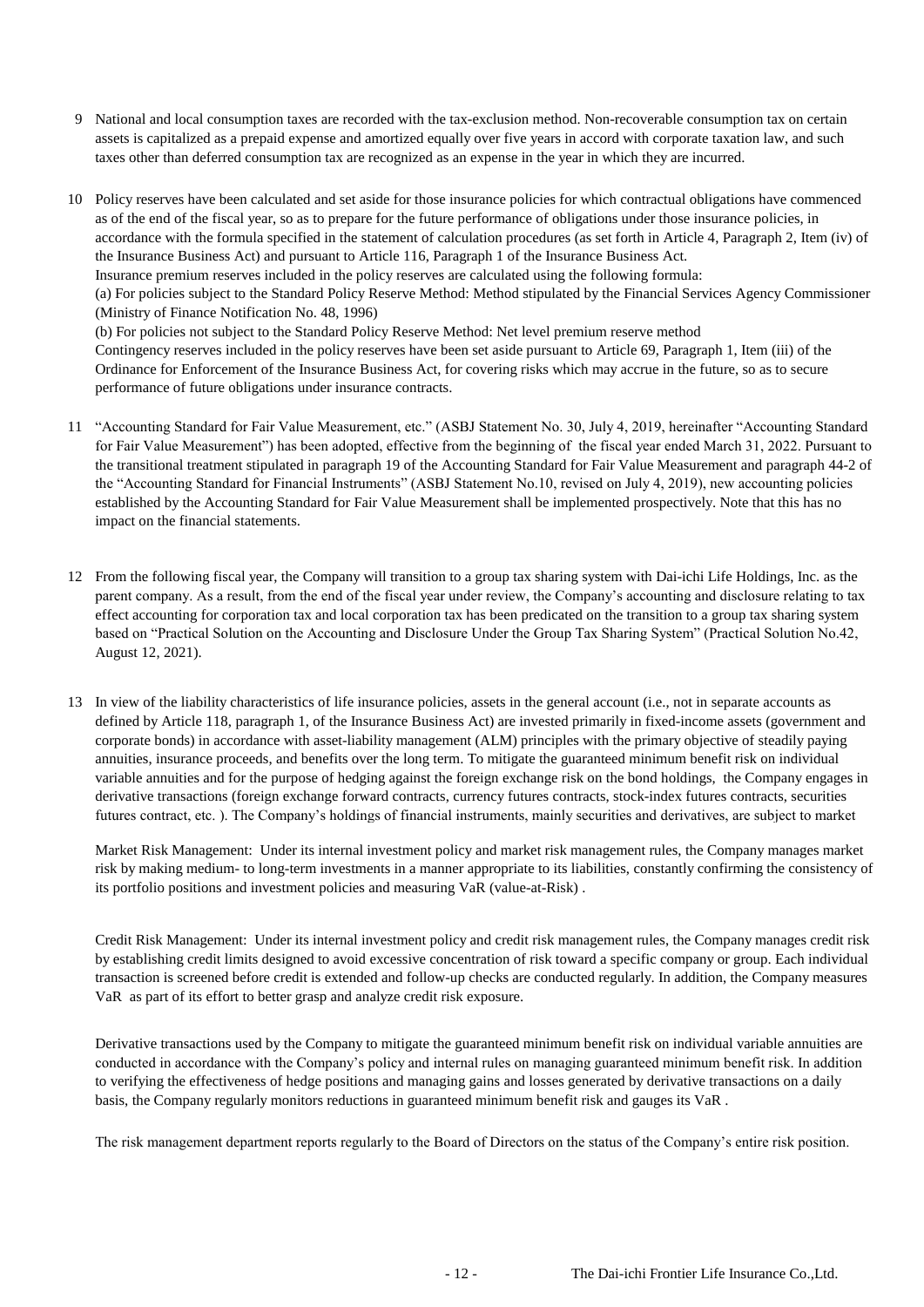| Amounts of financial instruments recorded on the balance sheet, their fair values, and differences between the two are as follows: |  |                   |  |
|------------------------------------------------------------------------------------------------------------------------------------|--|-------------------|--|
|                                                                                                                                    |  | (millione of van) |  |

|                                                       |                                     |            | (THILITOIIS OF VEIL) |
|-------------------------------------------------------|-------------------------------------|------------|----------------------|
|                                                       | Carrying amount on<br>balance sheet | Fair value | Difference           |
| (1) Monetary claims bought                            | 16,006                              | 16,006     |                      |
| (2) Money held in trust                               | 1,074,756                           | 1,074,756  |                      |
| (3) Securities                                        | 7,311,446                           | 7,329,015  | 17,568               |
| (a) Trading securities                                | 916,546                             | 916,546    |                      |
| (b) Policy-reserve-matching bonds                     | 3,593,287                           | 3,610,856  | 17,568               |
| (c) Other securities                                  | 2,801,611                           | 2,801,611  |                      |
| Assets total                                          | 8,402,209                           | 8,419,778  | 17,568               |
| Derivative transactions<br>$*2$                       |                                     |            |                      |
| (a) Derivative transactions to which hedge accounting |                                     |            |                      |
| is not applied                                        | 57,846                              | 57,846     |                      |
| Derivative transactions total                         | 57,846                              | 57,846     |                      |

(✼1) Since cash and deposits are cash or are settled in a short period of time, their book values approximate their fair values, and notes are accordingly omitted.

- (✼2) Net derivative assets and liabilities arising from derivative transactions are reported as a net value. A negative total indicates a net liability.
- 14 Details of the fair values of financial instruments are described by level below.

The fair value of financial instruments is classified into the following three levels in accordance with the observability and materiality of inputs used in calculations:

- Level 1 fair value: Fair value calculated using those quoted prices of the measured assets or liabilities that are formed in active markets from among observable valuation inputs.
- Level 2 fair value: Fair value calculated using inputs other than inputs included within Level 1 from among observable valuation inputs.

Level 3 fair value: Fair values calculated using important unobservable valuation inputs.

Where there are multiple inputs that have a material impact on the calculation of fair value, the Company classifies fair value in accordance with the level that is lowest in the order of priority in the calculation of fair value selecting from among the respective levels of each of the inputs involved.

(1) Financial instruments reported at fair value in the balance sheet for the fiscal year ended March 31, 2022.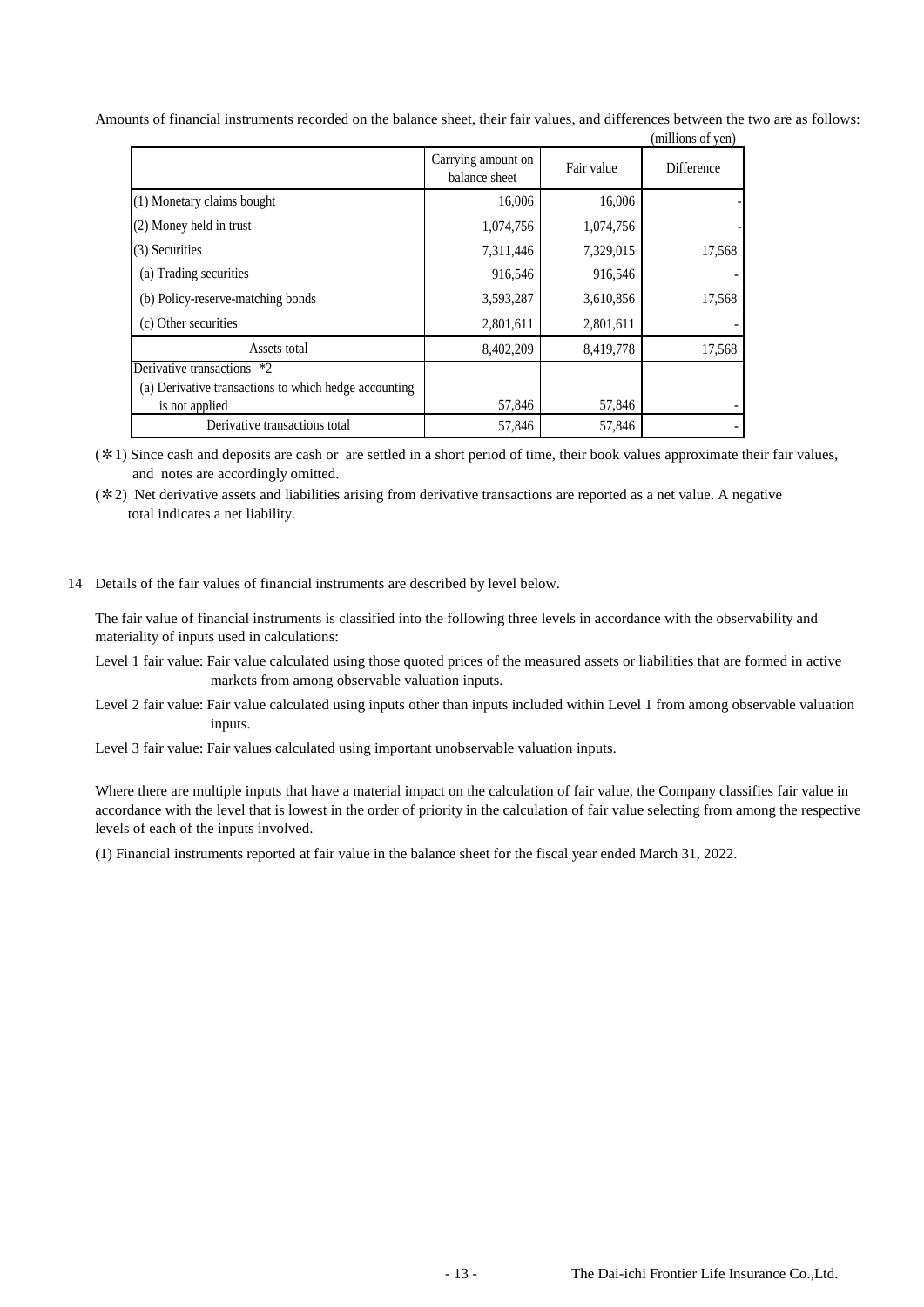|                                       |           |           |         | (millions of yen) |
|---------------------------------------|-----------|-----------|---------|-------------------|
|                                       |           |           |         |                   |
|                                       | Level 1   | Level 2   | Level 3 | Total             |
| Monetary claims bought                |           |           | 16,006  | 16,006            |
| Money held in trust                   | 901,265   | 173,491   |         | 1,074,756         |
| Securities*                           |           |           |         |                   |
| Other securities                      | 424,170   | 2,200,028 | 5,190   | 2,629,389         |
| Government bonds                      | 108,311   |           |         | 108,311           |
| Local government bonds                |           | 13,594    |         | 13,594            |
| Corporate bonds                       |           | 353,979   |         | 353,979           |
| Foreign public and corporate<br>bonds | 315,858   | 1,832,454 | 5,190   | 2,153,503         |
| Derivative transactions               |           |           |         |                   |
| Currency-related                      |           | 89,573    |         | 89,573            |
| Others                                |           | 239       |         | 239               |
| Assets total                          | 1,325,435 | 2,463,333 | 21,197  | 3,809,965         |
| Derivative transactions               |           |           |         |                   |
| Currency-related                      |           | 29,893    |         | 29,893            |
| Interest-rate-related                 |           | 836       |         | 836               |
| Stock-related                         | 1,237     |           |         | 1,237             |
| Total liabilities                     | 1,237     | 30,729    |         | 31,966            |

\*The investment funds to which transitional treatment has been applied in accordance with paragraph 26 of "Implementation Guidance on Accounting Standard for Fair Value Measurement," (ASBJ Guidance No. 3, July 4, 2019), are not reported as such in the abovementioned balance sheet. The amount of the said investment funds, in the balance sheet for the first half, stands at 1,088,768 million yen and is recorded under securities.

(2) Financial instruments other than those reported at fair value in the balance sheet for the fiscal year ended March 31, 2022.

|                               |         |            |         | (millions of yen) |
|-------------------------------|---------|------------|---------|-------------------|
|                               |         | Fair value |         | Total             |
|                               | Level 1 | Level 2    | Level 3 |                   |
| Securities                    |         |            |         |                   |
| Policy-reserve-matching bonds | 487,877 | 3,122,978  |         | 3,610,856         |
| Government bonds              | 443,786 |            |         | 443,786           |
| Local government bonds        |         | 32,711     |         | 32,711            |
| Corporate bonds               |         | 750,556    |         | 750,556           |
| Foreign public and corporate  | 44.091  | 2,339,710  |         | 2,383,802         |
| bonds                         |         |            |         |                   |
| Assets total                  | 487,877 | 3,122,978  |         | 3,610,856         |

Note 1. Explanation of methodologies and inputs employed in fair value calculation

Asset

Monetary claims bought

The fair value of monetary claims bought are determined using the prices obtained from financial institutions. The inputs used for those prices thus obtained include material non-observable inputs and therefore monetary claims bought are classified as Level 3.

Money held in trust

For money held in trust, fair value is classified as Level 1 in cases where unadjusted quoted prices in active markets can be used. This includes Japanese Government bonds. If the market is not active, fair value is classified as Level 2, irrespective of whether publicly disclosed quoted prices are used.

For money held in trust where fair value is not based on quoted market prices, fair value is measured based on prices obtained from external brokers and financial institutions, and is classified as Level 2.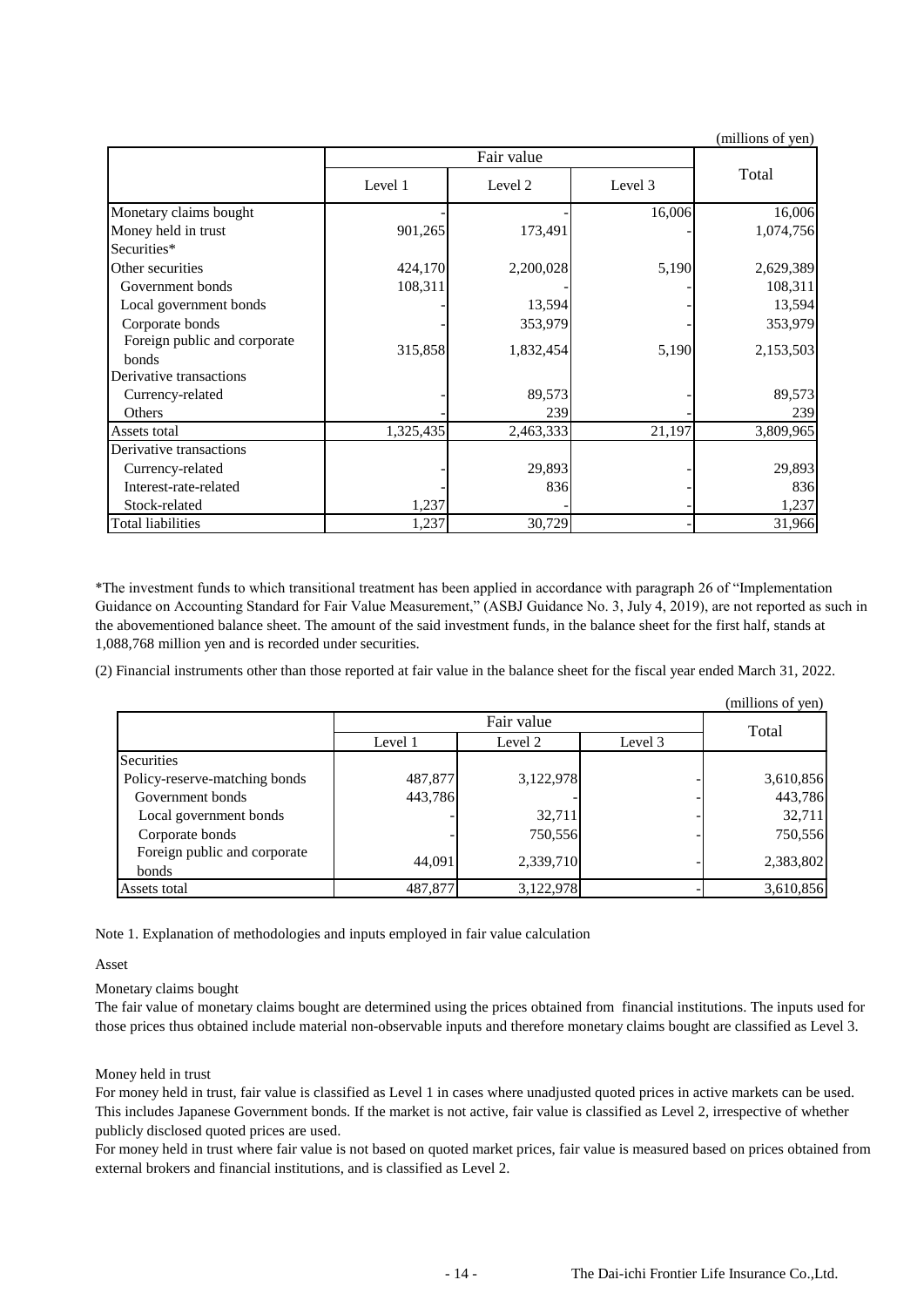### Securities

For securities, fair value is classified as Level 1 in cases where unadjusted quoted prices in active markets can be used. This includes Japanese Government Bonds. If the market is not active then fair value is classified as Level 2, regardless of whether publicly disclosed quoted prices are used.

For bonds where fair value is not based on quoted market prices, fair value is measured based mainly on prices obtained from external brokers and financial institutions, and is classified as Level 2. For these prices, present values are calculated by discounting their future cash flows at a risk-free rate adjusted to their credit spreads. When measuring, fair value is classified as Level 2 in cases where observable inputs are used, and classified as Level 3 where material non-observable inputs are used.

For investment funds, fair value is determined based on prices obtained from financial institutions. They are not classified into levels due to application of the transitional measures provided for in item 26 of "Implementation Guidance on Accounting Standard for Fair Value Measurement" (ASBJ Guidance, July 4, 2019).

#### Derivative transactions

For exchange-traded derivative transactions, fair value is classified as Level 1 in cases where unadjusted quoted prices in active markets can be used. This includes stock-related derivative transactions.

For OTC (over-the-counter) derivatives, fair value is determined using amounts discounted to present value obtained from external brokers and financial institutions as well as prices calculated using evaluation techniques such as the discounted cash flow method in accordance with the type of transaction and the maturity period. Since inputs used for evaluation techniques for calculating OTC derivative prices are mainly interest rates, exchange rates, and the like, and material non-observable inputs are not used or their impacts are not material, OTC derivatives are classified as Level 2.

Note 2. Information on the financial instruments classified as Level 3, from among those reported at fair value in the balance sheet for the fiscal year ended March 31, 2022.

(1) Table on the adjustment from the outstanding balance as of the beginning of the fiscal year to the balance as of fiscal year end (March 31, 2022), and valuation gains or losses recognized in the current fiscal year.

|                                                                         |                          |                                       |                                                                           |                                                              | (millions of yen)               |
|-------------------------------------------------------------------------|--------------------------|---------------------------------------|---------------------------------------------------------------------------|--------------------------------------------------------------|---------------------------------|
| Balance at the                                                          |                          |                                       | Profit (losses) or net unrealized gains on securities, net of tax         | (Net) changes for the                                        |                                 |
|                                                                         | beginning of the<br>year | Recorded under<br>profit (losses) $*$ | Recorded under net unrealized<br>gains (losses) on securities, net of tax | year due to purchases,<br>sales, issuance, and<br>settlement | Balance as of<br>March 31, 2022 |
| Monetary claims bought                                                  |                          |                                       | (101)                                                                     | 16,107                                                       | 16,006                          |
| Securities<br>Other securities<br>Foreign public and<br>corporate bonds |                          | 611<br>611                            | (316)<br>(316)                                                            | 4,896<br>4,896                                               | 5,190<br>5,190                  |

\*Included in "Investment income" and "Investment expenses" of the Statement of Earnings for the fiscal year ended March 31, 2022.

(2)Explanation of fair value valuation process

The Company determines the policies and processes for fair value calculations and fair value level classifications at its business unit in charge of the preparing financial statements. In accordance with the said policies and processes, the Company's operational and administrative divisions select the fair value valuation model and thereby calculate fair values and classify them into the relevant levels. When the Company obtains a market quoted price from a third party, and uses this as a fair value, the Company verifies the appropriateness of the valuation methodology and inputs employed, through appropriate means involving comparative analyses of the fair values of similar financial products.

- 15 Accumulated depreciation on tangible fixed assets is 634 million yen.
- 16 Securities lent under lending agreements are included in the non-consolidated balance sheet. Total balance of securities lent as of March 31, 2022 was 529,132 million yen.
- 17 Assets in separate accounts, as defined by Article 118 of the Insurance Business Act, total 925,740 million yen. Liabilities in separate accounts total the same amount.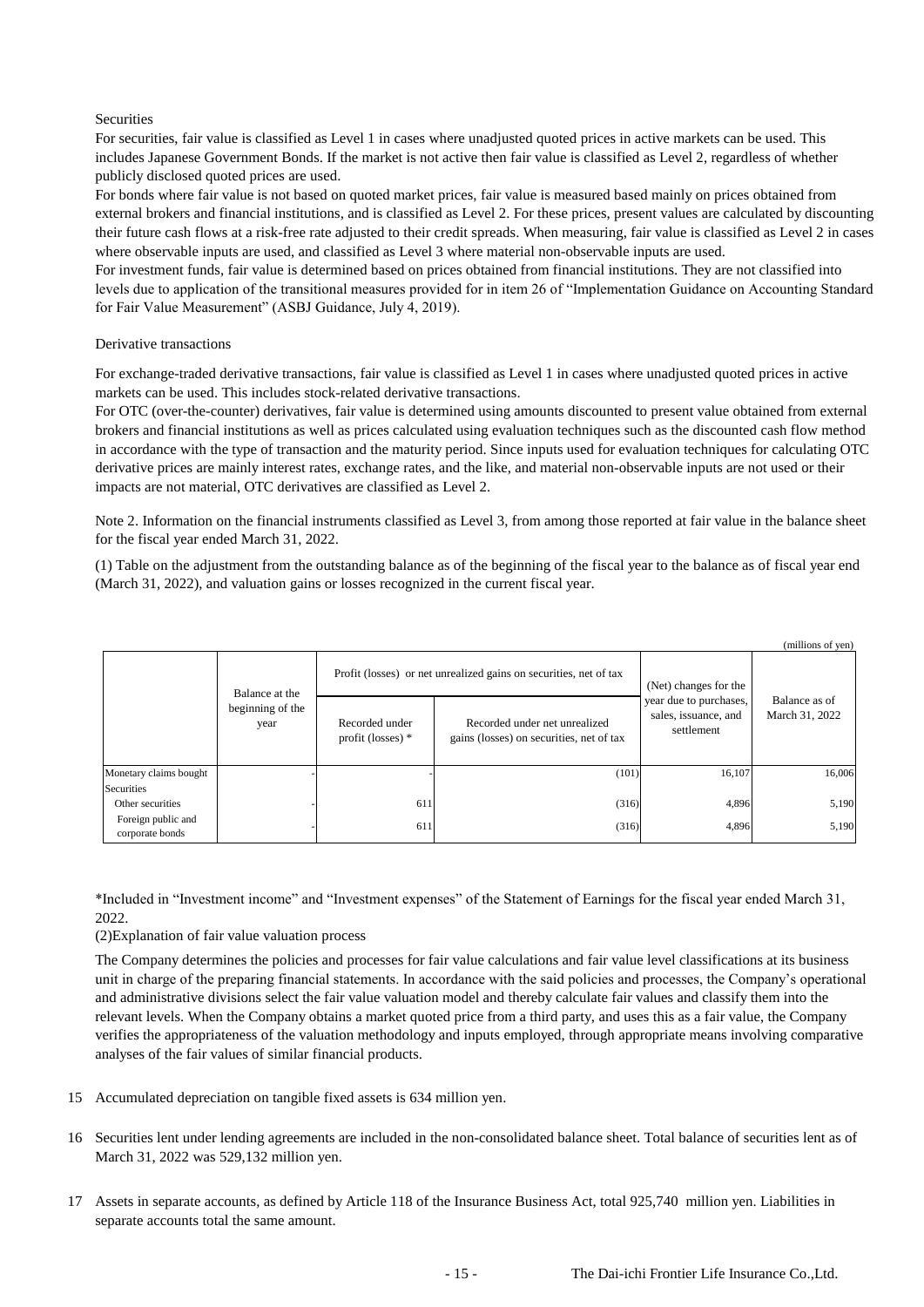- 18 The total amounts of receivables from and payables to subsidiaries and affiliated companies were 24 million yen.
- 19 Deferred tax assets totaled 52,257 million yen, while deferred tax liabilities totaled 196 million yen. Of deferred tax assets, 9,380 million yen was deducted as the amount of valuation reserves.

The deferred tax assets were primarily due to policy reserves and others of 32,282 million yen and reserve for price fluctuationsand of 10,330 million yen and unused tax loss carryforward of 5,293 million yen.

Of the reversal of valuation reserves against deferred tax assets, the valuation reserves against unused tax loss carryforward were 5,293 million yen, and the valuation reserves related to the total of deductible temporary differences, etc. were 4,087 million yen. The main reason for the change in the amount deducted from deferred tax assets as valuation reserves is that judgments on the recoverability of deferred tax assets are now predicated on the transition to a group tax sharing system.

Unused tax loss carryforward and the related deferred tax asset amounts by carryforward expiration date are as follows:

|                     |                |                  |              | (millions of yen) |
|---------------------|----------------|------------------|--------------|-------------------|
|                     | 1 year or less | Over 1 year to 5 | Over 5 years | Total             |
|                     |                | years or less    |              |                   |
| Unused tax loss     |                |                  | 5,293        | 5,293             |
| carryforward $(*)$  |                |                  |              |                   |
| Valuation reserves  |                |                  | (5,293)      | (5,293)           |
| Deferred tax assets |                |                  |              |                   |

(✼) The unused tax loss carryforward amount is obtained by multiplying by the statutory effective tax rate.

- 20 The effective statutory tax rate for the fiscal year ended March 31, 2022, was 28.00%, and the Company's corporate income tax burden (corporate income tax as a percentage of pretax income) was (18.39)%. The difference was due mainly to the impact of a valuation allowance (46.41)%.
- 21 The value of assets (marketable securities) pledged as collateral is 251,635 million yen.The amounts of secured liabilities were 239,933 million yen.
- 22 Assets for which rights held can be freely disposed of by means of sale or collateralization are available-for-sale securities that have been accepted as collateral of reinsurance dealingsand and derivative transactions, and in this period ownership was maintained for total market value of 136,731 million yen as of March 31, 2022, and we have no assets pledged as a re-collateral.
- 23 Reserves for outstanding claims attributable to the portion of reinsurance specified in Article 71, paragraph 1, of the Ordinance for Enforcement of the Insurance Business Act, applied under Article 73, paragraph 3 of said Ordinance ("reserves for outstanding ceding insurance claims"), amount to 241 million yen. Policy reserves attributable to the portion of reinsurance specified in Article 71, paragraph 1 of said Ordinance ("ceding reinsurance policy reserves") amount to 861,736 million yen.
- 24 As of fiscal year end (March 31, 2022) , the Company estimated that it would be required to contribute 13,459 million yen to the Life Insurance Policyholders Protection Corporation of Japan pursuant to Article 259 of the Insurance Business Act. Contributions are expensed as an operating expense in the fiscal year in which they are incurred.
- 25 Net assets per share is 143,811,136.71 yen.
- 26 As of fiscal year end (March 31, 2022) , undepreciated balance of the fee of the reinsurance contract, as stipulated in the Ministry of Finance Notification No. 50, 1996, Article 1, Paragraph 5, is 23,239 million yen.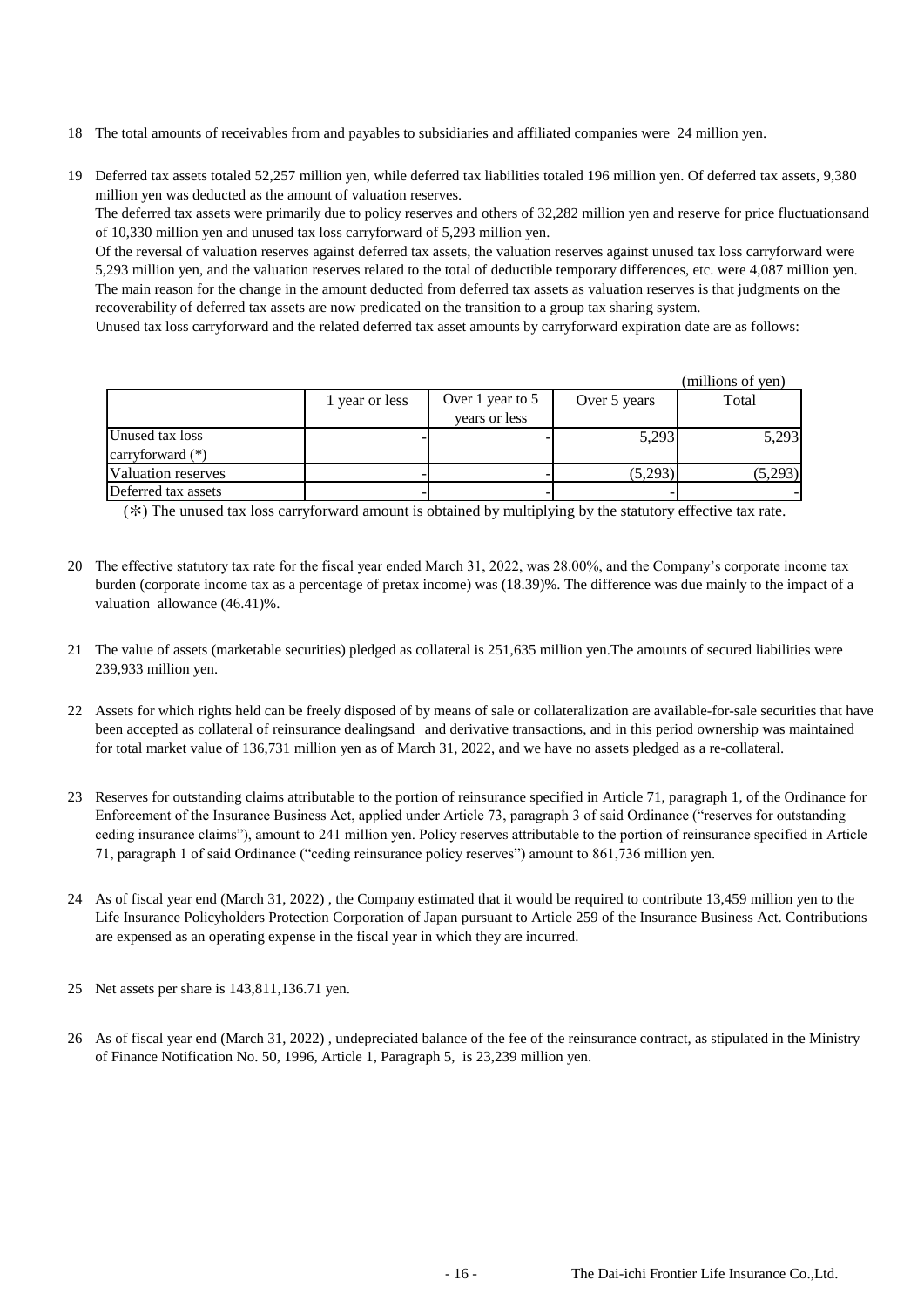## **5. Unaudited Statement of Earnings**

|                                                 |                         | (millions of yen) |
|-------------------------------------------------|-------------------------|-------------------|
|                                                 | Year ended              | Year ended        |
|                                                 | March 31, 2021          | March 31, 2022    |
|                                                 | Amount                  | Amount            |
| ORDINARY REVENUES                               | 2,217,113               | 2,214,625         |
| Premium and other income                        | 1,167,555               | 1,503,071         |
| Premium income                                  | 726,691                 | 1,024,466         |
| Reinsurance Income                              | 440,863                 | 478,604           |
| <b>Investment Revenue</b>                       | 1,049,517               | 711,518           |
| Interest and dividends                          | 180,169                 | 173,112           |
| Interest from bank deposits                     | 34                      | 29                |
| Interest and dividends from securities          | 179,756                 | 172.612           |
| Other interest and dividends                    | 378                     | 470               |
| Gains on money held in trust                    | 23,330                  |                   |
| Gains on sale of securities                     | 94,835                  | 36,972            |
| Gains on redemption of securities               | 292                     | 1,022             |
| Derivative transaction gains                    | 122,761                 |                   |
| Foreign exchange gains                          | 478,295                 | 465,724           |
| Other investment revenue                        | 8                       | 3                 |
| Gains on investment in separate accounts        | 149,823                 | 34.683            |
| Other ordinary revenues                         | 41                      | 36                |
| Other ordinary revenues                         | 41                      | 36                |
| <b>ORDINARY EXPENSES</b>                        | 2,102,320               | 2,091,498         |
| Benefits and claims                             | 1,614,276               | 1,695,389         |
| Claims                                          | 111,876                 | 136,513           |
| Annuities                                       | 236,840                 | 172,692           |
| <b>Benefits</b>                                 | 113,421                 | 138,400           |
| Surrender values                                | 644,278                 | 757,531           |
| Other refunds                                   | 4,137                   | 4,386             |
| Ceding reinsurance commissions                  | 503,721                 | 485,863           |
| Provision for policy reserves and other         | 433,413                 | 310,461           |
| Provision for reserves for outstanding claims   | 3,862                   | 769               |
| Provision for policy reserves                   | 429,551                 | 309,692           |
| Investment expenses                             | 1,984                   | 21,695            |
| Interest expenses                               | 4                       | 13                |
| Losses on money held in trust                   |                         | 2,365             |
| Losses on sale of securities                    | 1,220                   | 12,827            |
| Losses on redemption of securities              | 138                     | $\mathbf{0}$      |
| Derivative transaction losses                   |                         | 5,822             |
| Provision for reserves for possible loan losses | 3                       | 1                 |
|                                                 | 617                     | 663               |
| Other investment expenses<br>Operating expenses | 43,903                  | 51,886            |
| Other ordinary expenses                         | 8,741                   | 12,066            |
| National and local taxes                        | 5,679                   | 7,540             |
|                                                 | 3,060                   |                   |
| Depreciation                                    |                         | 3,861             |
| Other ordinary expenses                         | 1                       | 664               |
| ORDINARY GAIN<br>EXTRAORDINARY GAINES           | 114,793<br>$\mathbf{0}$ | 123,126           |
| Gains on disposal of fixed assets               | $\overline{0}$          |                   |
| <b>EXTRAORDINARY LOSSES</b>                     | 5,668                   | 5,968             |
| Losses on disposal of fixed assets              | 11                      | 68                |
| Provision for reserves for price fluctuations   | 5,657                   | 5,900             |
| Profit before income taxes                      | 109,125                 | 117,158           |
| Corporate income taxes - current                | 22,732                  | 18,035            |
| Corporate income taxes-deferred                 |                         | (39, 575)         |
| Total of corporate income taxes                 | 22,732                  | (21, 539)         |
| Net profit for the year                         | 86,392                  | 138,698           |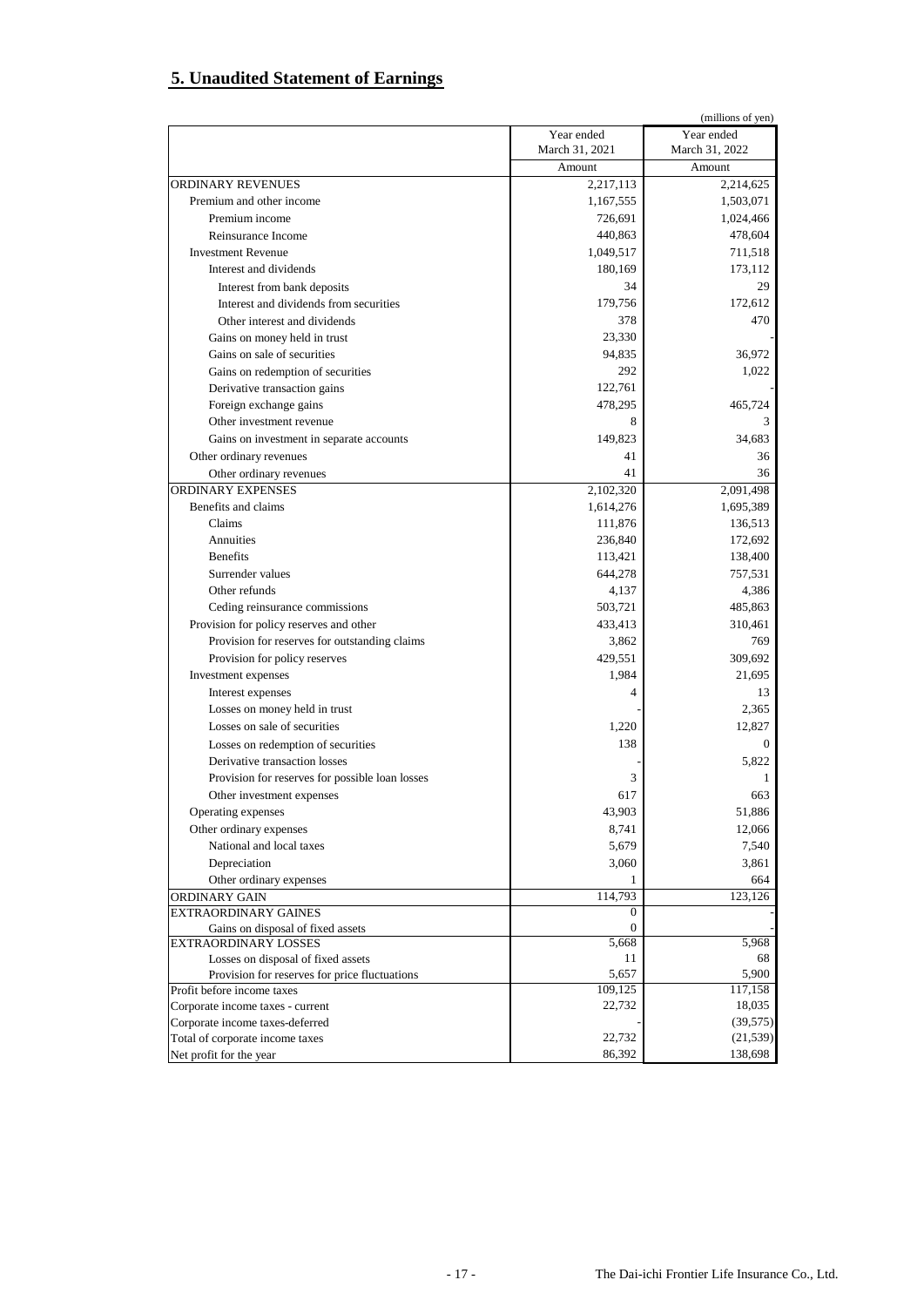Notes to the Unaudited Statement of Earnings for the fiscal year ended March 31, 2022

 1 The accounting standards for reporting premium and other income, and for benefits and claims, are as follows: a) Premium and Other Income (Excluding Reinsurance Income)

Premium and other income (excluding reinsurance income) that has been received and for which contractual obligations have commenced, are recorded in accordance with the amounts received.

Of the premium and other income (excluding reinsurance income) received, however, the portion corresponding to the unexpired period as of the end of the fiscal year, has been transferred to policy reserves, pursuant to Article 69, Paragraph 1, Item (ii) of the Ordinance for Enforcement of the Insurance Business Act.

b) Reinsurance Income

Of the amount paid as insurance benefits and claims related to the primary insurance contract, the amount reinsured is, pursuant to the reinsurance agreement, recorded as reinsurance income at the time of payment of said insurance benefits and claims.

In some modified coinsurance transactions involving no cash transfer, pursuant to the reinsurance agreement, the amount to be received as a portion of the amount equivalent to new contract expenses of the primary insurance contract, is recorded as reinsurance income. In addition, the same amount is recorded under reinsurance receivables as the undepreciated balance of the fee of the reinsurance contract, and is to be amortized over the period of the reinsurance contract.

c) Benefits and Claims (Excluding Ceding Reinsurance Commissions)

Benefits and claims (excluding ceding reinsurance commissions), the amount of which is calculated and paid in accordance with the insurance contract, are recorded in cases when reasons for payment provided for in insurance contracts have arisen.

Pursuant to Article 117 of the Insurance Business Act, the Company has set aside, as reserves for outstanding claims, insurance proceeds that are due and payable as of the end of the fiscal year but payment is yet to have been made, and insurance proceeds in cases where reasons for payment are deemed to have arisen but reports concerning the reasons for payment are yet to be received.

d) Ceding Reinsurance Commissions

Ceding reinsurance commissions are recorded, upon receipt of the insurance premium related to the primary insurance contract as agreed upon pursuant to the reinsurance agreement or at the time of the conclusion of the reinsurance agreement concerned.

- 2 The total amounts of expenses from transactions with affiliated companies were 481 million yen, respectively.
- 3 Gains on sale of securities included gains on sales of domestic bonds and foreign securities of 3,369 million yen and 33,603 million yen, respectively.

Note that pursuant to Article 71, Paragraph 1 and Article 73, Paragraph 3 of the Ordinance for Enforcement of the

- 4 Losses on sale of securities included losses on sales of domestic bonds and foreign securities of 1,498 million yen and 11,329 million yen, respectively.
- 5 In calculating the provision for reserves for outstanding claims, a provision for reserves for outstanding ceding insurance claims of 71 million was subtracted. In calculating the provision for policy reserves, a provision for ceding reinsurance policy reserves of 28,764 million was subtracted.
- 6 Losses on money held in trust included a valuation loss of 2,365 million yen.
- 7 Derivative transaction losses included a valuation loss of 807 million yen.
- 8 Net income per share for the fiscal year ended March 31, 2022 was 74,972,106.69 yen.
- 9 Reinsurance income includes 4,731 million yen increase in the undepreciated balance of the fee of reinsurance contract , as stipulated in the Ministry of Finance Notification No. 50, 1996, Article 1, Paragraph 5 .
- 10 Ceding reinsurance commissions includes 44,158 million yen decrease in the undepreciated balance of the fee of reinsurance contract , as stipulated in the Ministry of Finance Notification No. 50, 1996, Article 1, Paragraph 5 .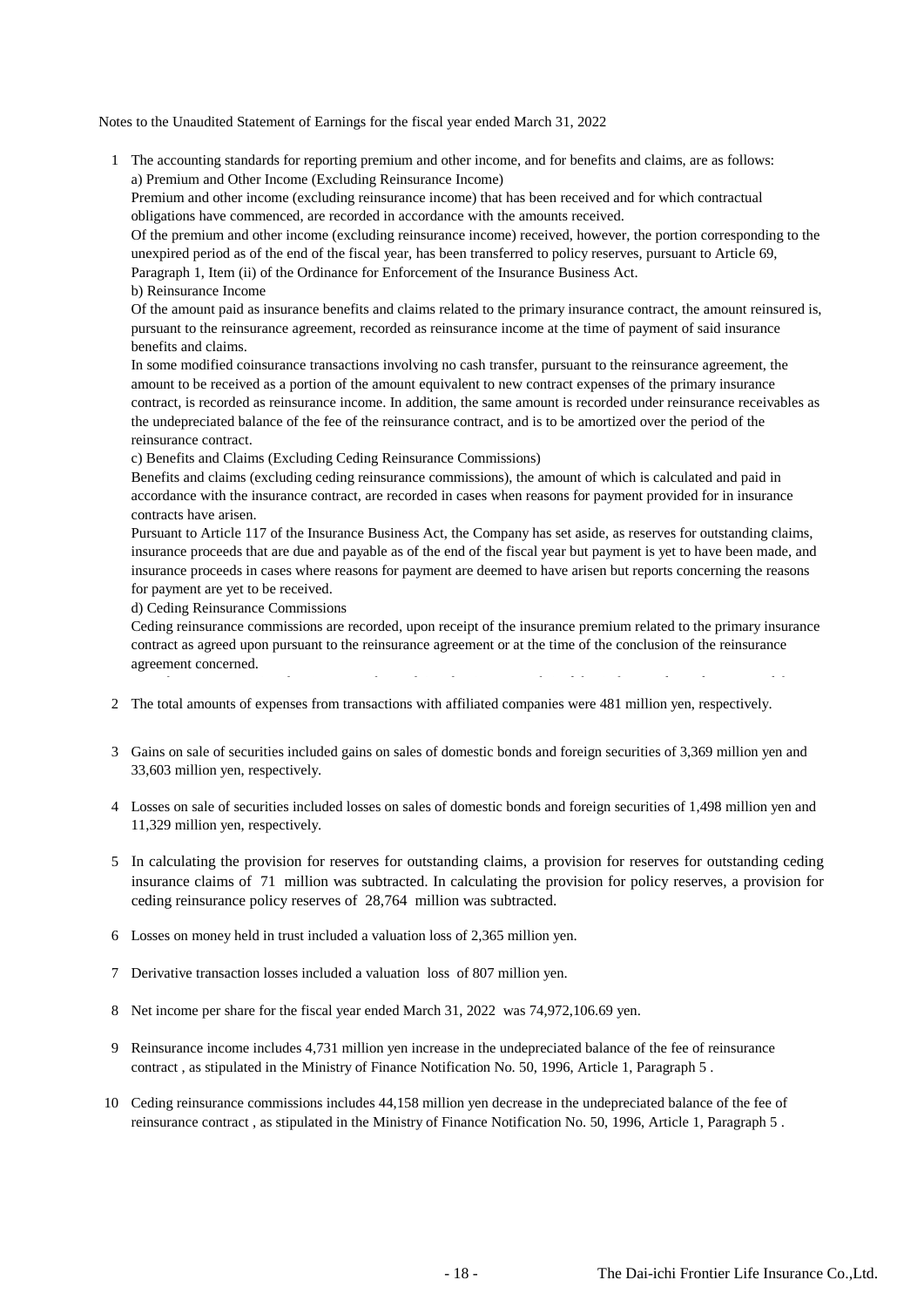## **6. Breakdown of Ordinary Profit (Fundamental Profit)**

|                                                                   |                                    |                              | (millions of yen)            |
|-------------------------------------------------------------------|------------------------------------|------------------------------|------------------------------|
|                                                                   |                                    | Year ended<br>March 31, 2021 | Year ended<br>March 31, 2022 |
| Fundamental profit                                                | A                                  | 58,501                       | 43,952                       |
| Capital gains                                                     |                                    | 783,915                      | 661,899                      |
| Gains on money held in trust                                      |                                    | 23,330                       |                              |
| Gains on investment in trading securities                         |                                    |                              |                              |
| Gains on sale of securities                                       |                                    | 94,835                       | 36,972                       |
| Derivative transaction gains                                      |                                    | 122,761                      |                              |
| Foreign exchange gains                                            |                                    | 478,295                      | 465,724                      |
| Others                                                            |                                    | 64,692                       | 159,202                      |
| Capital losses                                                    |                                    | 660,595                      | 551,025                      |
| Losses on money held in trust                                     |                                    |                              | 2,365                        |
| Losses on investment in trading securities                        |                                    |                              |                              |
| Losses on sale of securities                                      |                                    | 1,220                        | 12,827                       |
| Losses on valuation of securities                                 |                                    |                              |                              |
| Derivative transaction losses                                     |                                    |                              | 5,822                        |
| Foreign exchange losses                                           |                                    |                              |                              |
| Others                                                            |                                    | 659,374                      | 530,009                      |
| Net capital gains (losses)                                        | B                                  | 123,320                      | 110,874                      |
| Fundamental profit plus net capital gains (losses)                | $A + B$                            | 181,822                      | 154,827                      |
| Other one-time gains                                              |                                    | 190,348                      | 6                            |
| Reinsurance income                                                |                                    |                              |                              |
| Reversal of contingency reserve                                   |                                    |                              |                              |
| Reversal of specific reserve for possible loan losses             |                                    |                              | 6                            |
| Others                                                            |                                    | 190,348                      |                              |
| Other one-time losses                                             |                                    | 257,377                      | 31,706                       |
| Ceding reinsurance commissions                                    |                                    |                              |                              |
| Provision for contingency reserve                                 |                                    | 48,080                       | 2,824                        |
| Provision for specific reserve for possible loan losses           |                                    | 4                            |                              |
| Provision for specific reserve for loans to refinancing countries |                                    |                              |                              |
| Write-down of loans                                               |                                    |                              |                              |
| Others                                                            |                                    | 209,292                      | 28,882                       |
| Other one-time profits (losses)                                   | $\mathsf{C}$                       | (67, 028)                    | (31,700)                     |
| Ordinary profit                                                   | $\mathbf{A}+\mathbf{B}+\mathbf{C}$ | 114,793                      | 123,126                      |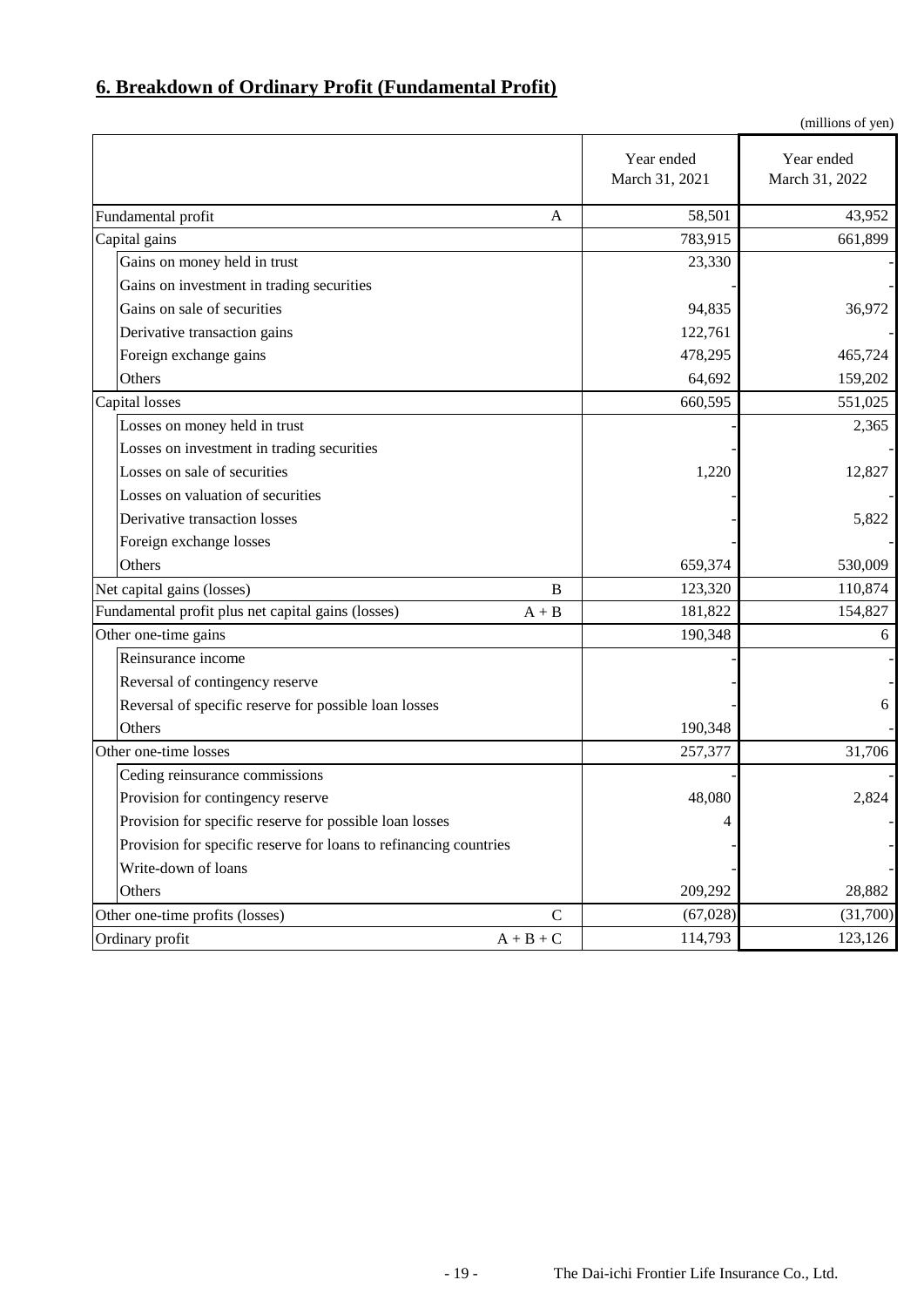### (Reference)

| Breakdown of Other Fundamental Income                                                                                                                                       |                              | (millions of yen)            |
|-----------------------------------------------------------------------------------------------------------------------------------------------------------------------------|------------------------------|------------------------------|
|                                                                                                                                                                             | Year ended<br>March 31, 2021 | Year ended<br>March 31, 2022 |
| <b>Fundamental Income</b>                                                                                                                                                   | 613,624                      | 399,688                      |
| Impact from increase or decrease in surrender values in accordance with<br>Market Value Adjustment (MVA)                                                                    | (63, 516)                    | (147, 729)                   |
| Impact from market rate fluctuations of foreign exchange on foreign-<br>currency denominated insurance policies                                                             | 645,353                      | 515,371                      |
| Interest received and/or paid related to currency swap and interest rate<br>swap contracts covering foreign-currency denominated insurance policies                         | 14,021                       | 14,638                       |
| Impact from assets held in money trusts and others related to reinsurance<br>dealings                                                                                       | (1,175)                      | (11, 473)                    |
| Policy reserves attributable to the portion of reinsurance specified in<br>Article 71, paragraph 1 of the Ordinance for Enforcement of the<br><b>Insurance Business Act</b> | (190, 348)                   |                              |
| Ceding reinsurance commissions for the reinsurance specified in Article<br>71, paragraph 1 of the Ordinance for Enforcement of the Insurance<br><b>Business Act</b>         | 209,292                      |                              |
| Amount of ceding reinsurance commissions related to in-<br>force/surrendered surplus relief reinsurance                                                                     |                              | 28,882                       |
| Other Capital Gains                                                                                                                                                         | 64,692                       | 159,202                      |
| Impact from increase or decrease in surrender values in accordance with<br>Market Value Adjustment (MVA)                                                                    | 63,516                       | 147,729                      |
| Impact from assets held in money trusts and others related to reinsurance<br>dealings                                                                                       | 1,175                        | 11,473                       |
| <b>Other Capital Losses</b>                                                                                                                                                 | 659,374                      | 530,009                      |
| Impact from market rate fluctuations of foreign exchange on foreign-<br>currency denominated insurance policies                                                             | 645,353                      | 515,371                      |
| Interest received and/or paid related to currency swap and interest rate<br>swap contracts covering foreign-currency denominated insurance policies                         | 14,021                       | 14,638                       |
| Other One-Time Gains                                                                                                                                                        | 190,348                      |                              |
| Policy reserves attributable to the portion of reinsurance specified in<br>Article 71, paragraph 1 of the Ordinance for Enforcement of the<br><b>Insurance Business Act</b> | 190,348                      |                              |
| Other One-Time Gains                                                                                                                                                        | 209,292                      | 28,882                       |
| Ceding reinsurance commissions for the reinsurance specified in Article<br>71, paragraph 1 of the Ordinance for Enforcement of the Insurance<br><b>Business Act</b>         | 209,292                      |                              |
| Amount of ceding reinsurance commissions related to in-<br>force/surrendered surplus relief reinsurance                                                                     |                              | 28,882                       |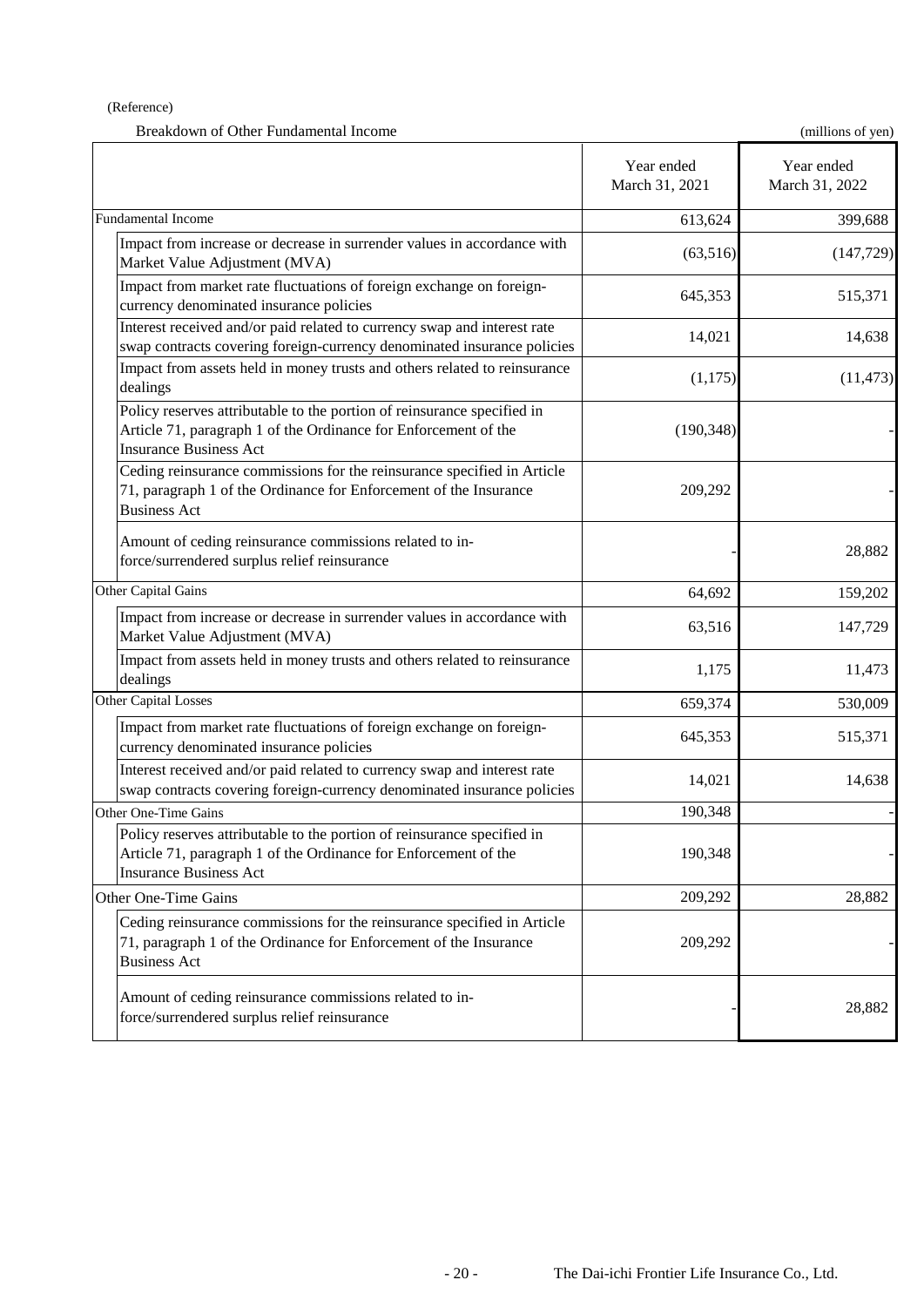## **7. Unaudited Statement of Changes in Net Assets**

Year ended March 31, 2022

|                                                      |                      |                       |                         | (millions of yen)   |  |
|------------------------------------------------------|----------------------|-----------------------|-------------------------|---------------------|--|
|                                                      | Shareholders' equity |                       |                         |                     |  |
|                                                      |                      | Capital surplus       | Retained earnings       |                     |  |
|                                                      | Capital stock        |                       | Other retained earnings | Total shareholders' |  |
|                                                      |                      | Legal capital surplus | Retained earnings       | equity              |  |
|                                                      |                      |                       | brought forward         |                     |  |
| Balance at the beginning of the year                 | 117,500              | 67,500                | (48, 613)               | 136,386             |  |
| Changes for the year                                 |                      |                       |                         |                     |  |
| Net gain                                             |                      |                       | 138,698                 | 138,698             |  |
| Net changes of items other than shareholders' equity |                      |                       |                         |                     |  |
| Total changes for the year                           |                      |                       | 138,698                 | 138,698             |  |
| Balance at the end of the year                       | 117,500              | 67,500                | 90,084                  | 275,084             |  |

|                                                      |                                                      | Valuation and translation adjustments             |                  |  |
|------------------------------------------------------|------------------------------------------------------|---------------------------------------------------|------------------|--|
|                                                      | Net unrealized gains<br>on securities.<br>net of tax | Total valuation and<br>translation<br>adjustments | Total net assets |  |
| Balance at the beginning of the year                 | 145,772                                              | 145,772                                           | 282,158          |  |
| Changes for the year                                 |                                                      |                                                   |                  |  |
| Net gain                                             |                                                      |                                                   | 138,698          |  |
| Net changes of items other than shareholders' equity | (154, 806)                                           | (154, 806)                                        | (154,806)        |  |
| Total changes for the year                           | (154, 806)                                           | (154, 806)                                        | (16, 108)        |  |
| Balance at the end of the year                       | (9,033)                                              | (9,033)                                           | 266,050          |  |

Year ended March 31, 2021

|                                                      |                      |                       |                         | (millions of yen)   |  |
|------------------------------------------------------|----------------------|-----------------------|-------------------------|---------------------|--|
|                                                      | Shareholders' equity |                       |                         |                     |  |
|                                                      |                      | Capital surplus       | Retained earnings       |                     |  |
|                                                      | Capital stock        |                       | Other retained earnings | Total shareholders' |  |
|                                                      |                      | Legal capital surplus | Retained earnings       | equity              |  |
|                                                      |                      |                       | brought forward         |                     |  |
| Balance at the beginning of the year                 | 117,500              | 67,500                | (135,006)               | 49,993              |  |
| Changes for the year                                 |                      |                       |                         |                     |  |
| Net gain                                             |                      |                       | 86,392                  | 86,392              |  |
| Net changes of items other than shareholders' equity |                      |                       |                         |                     |  |
| Total changes for the year                           |                      |                       | 86,392                  | 86,392              |  |
| Balance at the end of the year                       | 117,500              | 67,500                | (48, 613)               | 136,386             |  |

|                                                      |                                                      | Valuation and translation adjustments             |                  |  |
|------------------------------------------------------|------------------------------------------------------|---------------------------------------------------|------------------|--|
|                                                      | Net unrealized gains<br>on securities.<br>net of tax | Total valuation and<br>translation<br>adjustments | Total net assets |  |
| Balance at the beginning of the year                 | 202,994                                              | 202,994                                           | 252,987          |  |
| Changes for the year                                 |                                                      |                                                   |                  |  |
| Net gain                                             |                                                      |                                                   | 86,392           |  |
| Net changes of items other than shareholders' equity | (57, 221)                                            | (57, 221)                                         | (57, 221)        |  |
| Total changes for the year                           | (57, 221)                                            | (57, 221)                                         | 29,171           |  |
| Balance at the end of the year                       | 145,772                                              | 145,772                                           | 282,158          |  |

Notes to Non-Consolidated Statement of Changes in Net assets for the fiscal year ended March 31, 2022

1. Number of outstanding shares by class

|                           |                  |                                          |                          | (shares)         |
|---------------------------|------------------|------------------------------------------|--------------------------|------------------|
|                           | No. shares as of | Increase in number of Decrease in number |                          | No. shares as of |
|                           | April 1, 2021    | shares                                   | of shares                | March 31, 2022   |
| <b>Outstanding shares</b> |                  |                                          |                          |                  |
| Common stock              | .350             | $\overline{\phantom{0}}$                 | $\overline{\phantom{0}}$ | .,850            |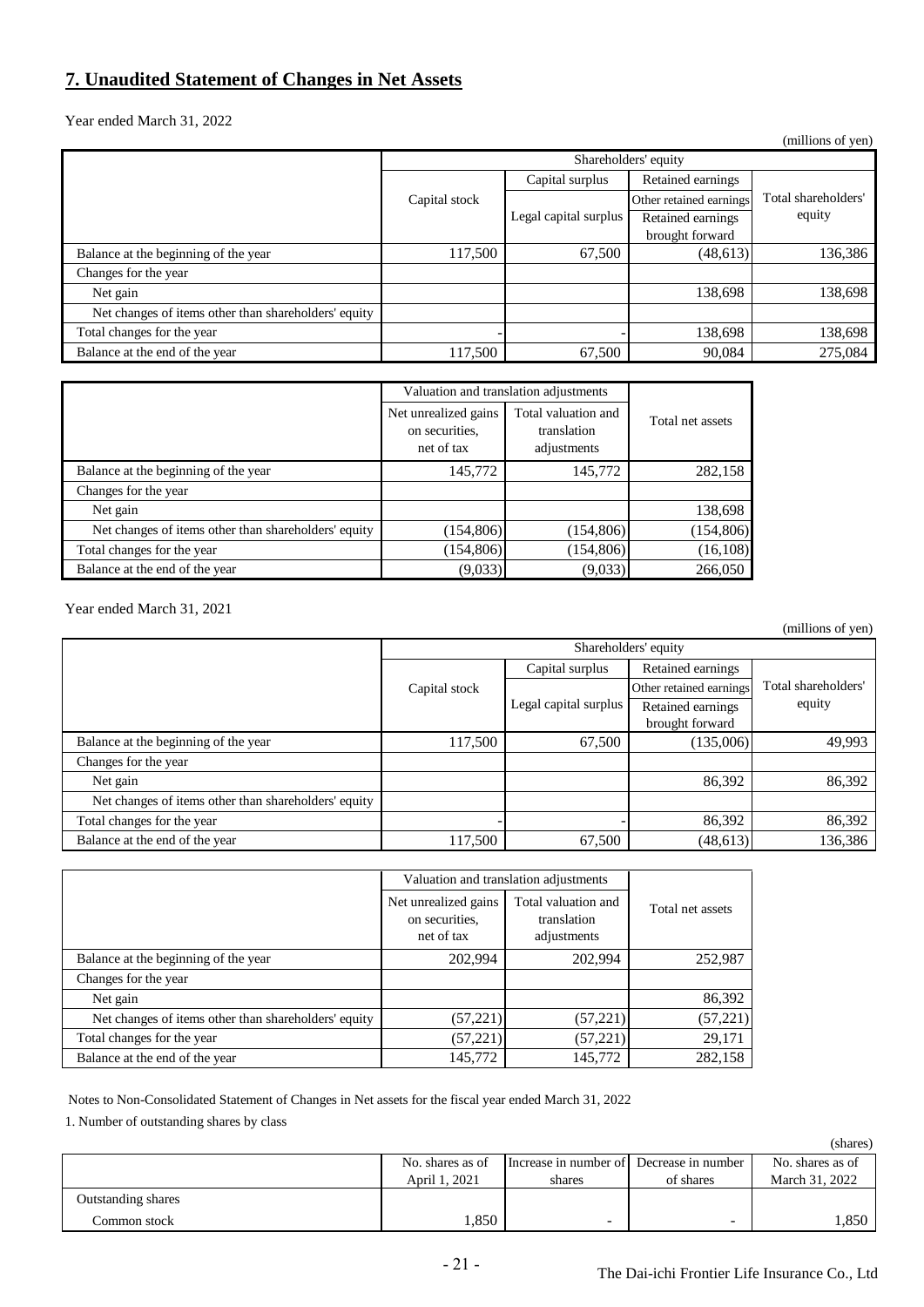## **8. Status of loans pursuant to the Insurance Business Act**

(millions of yen except percentages)

|                                |                                                     | As of March 31, 2021     | As of March 31, 2022 |
|--------------------------------|-----------------------------------------------------|--------------------------|----------------------|
|                                | Claims against bankrupt and quasi-bankrupt obligors |                          |                      |
|                                | Claims with collection risk                         |                          |                      |
|                                | Three-month delinquent loans                        |                          |                      |
|                                | <b>Restructured loans</b>                           |                          |                      |
| Subtotal                       |                                                     |                          |                      |
|                                | [Percentage]                                        | $\overline{\phantom{a}}$ | - 1                  |
| Claims against normal obligors |                                                     | 397,999                  | 529,225              |
| Total                          |                                                     | 397,999                  | 529,225              |

Notes: 1. Claims against bankrupt and quasi-bankrupt obligors are loans to borrowers who are subject to

 bankruptcy, corporate reorganization or rehabilitation or other similar proceedings and other borrowers in serious financial difficulties.

- 2. Claims with collection risk are loans to obligors (other than bankrupt and quasi-bankrupt obligors) with deteriorated financial condition and results of operations from which it is unlikely that the principal and interest on the loans will be recovered (excluding the loans mentioned in note 1).
- 3. Three-month delinquent loans are those loans for which either repayments of the principal or interest payments have not been made for more than three months since the day after the agreed payment date (this excludes the loans mentioned in notes 1 and 2).
- 4. Restructured loans are those loans for which the terms and conditions have been modified in a way that is favorable to the borrower (including interest reductions or exemptions, grace periods for interest payments, grace periods for principal repayments, or the waiving of loan repayments), with the aim of supporting the borrower or facilitating their rehabilitation (this excludes the loans mentioned in notes 1, 2, and 3)
- 5. Normal loans are loans made to borrowers who have no particular issues with their financial position and business performance, and include all loans other than those mentioned in notes 1, 2, 3, and 4.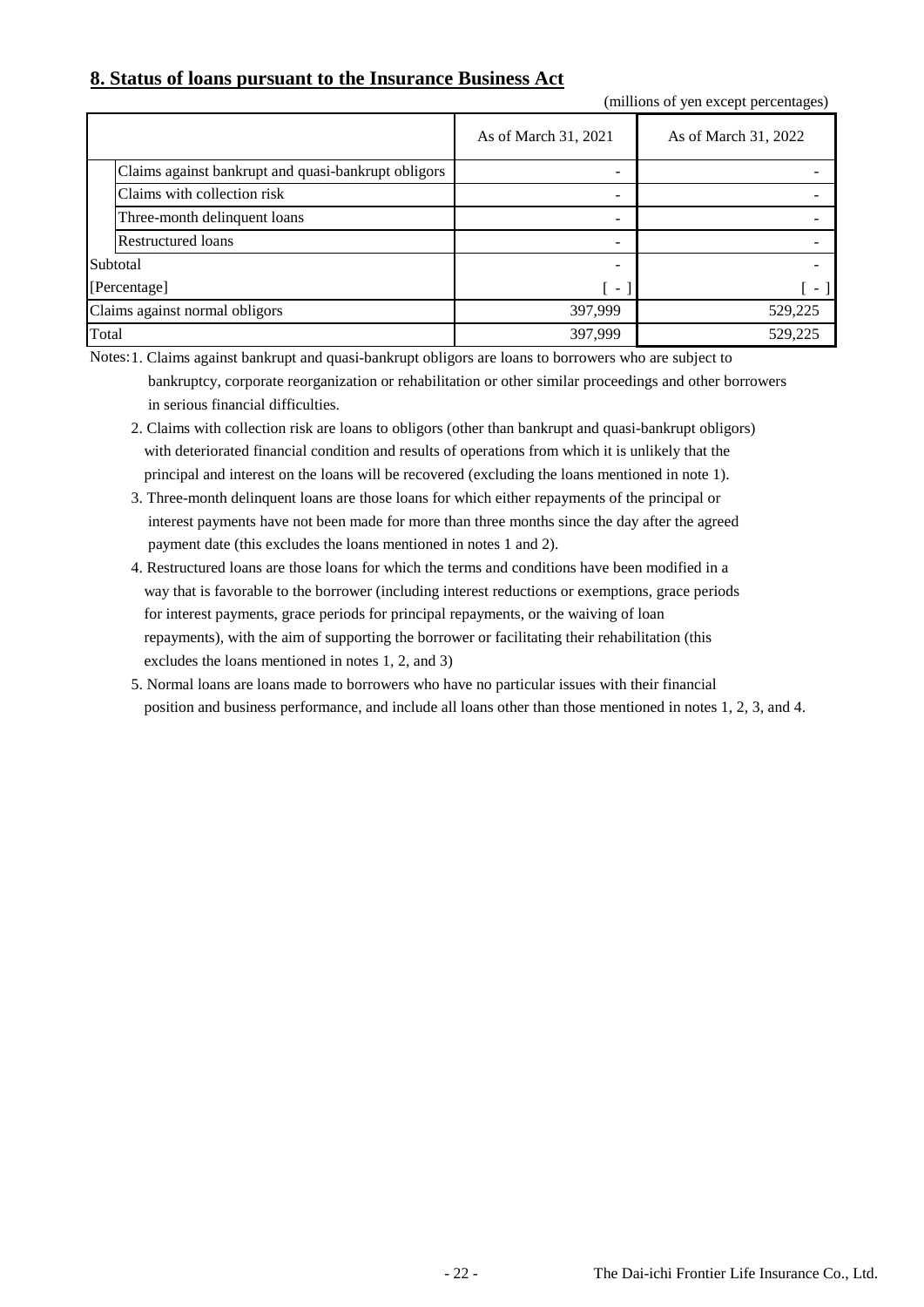## **9. Solvency Margin Ratio**

(millions of yen)

|                                                                                                                               | As of March 31, 2021 | As of March 31, 2022 |
|-------------------------------------------------------------------------------------------------------------------------------|----------------------|----------------------|
| Total solvency margin<br>(A)                                                                                                  | 570,750              | 508,974              |
| Common stock, etc.                                                                                                            | 136,386              | 235,084              |
| Reserve for price fluctuations                                                                                                | 30,994               | 36,894               |
| Contingency reserve                                                                                                           | 111,326              | 114,151              |
| General reserve for possible loan losses                                                                                      | 7                    | 15                   |
| (Net unrealized gains (losses) on securities (before tax)<br>and deferred hedge gains (losses) (before tax)) $\times$ 90% $*$ | 182,216              | (12, 139)            |
| Net unrealized gains (losses) on real estate $\times$ 85% $*$                                                                 |                      |                      |
| Policy reserves in excess of surrender values                                                                                 | 109,819              | 118,601              |
| Qualifying subordinated debt                                                                                                  |                      |                      |
| Excluded portion of policy reserves in excess of surrender values<br>and qualifying subordinated debt                         |                      |                      |
| <b>Excluded</b> items                                                                                                         |                      |                      |
| Other                                                                                                                         |                      | 16,366               |
| $\sqrt{(R_1+R_8)^2+(R_2+R_3+R_7)^2}+R_4$<br><b>Total Risk</b><br>(B)                                                          | 200,614              | 196,970              |
| Insurance risk<br>$R_1$                                                                                                       | 135                  | 220                  |
| $R_8$<br>3rd sector insurance risk                                                                                            |                      |                      |
| Assumed investment yield risk<br>$R_2$                                                                                        | 51,027               | 44,180               |
| Guaranteed minimum benefit risk<br>$R_7$                                                                                      | 2,794                | 2,812                |
| Investment risk<br>$R_3$                                                                                                      | 140,946              | 146,111              |
| <b>Business risk</b><br>$R_4$                                                                                                 | 5,847                | 3,866                |
| Solvency margin ratio<br>(A)<br>(1/2) × (B) $\times$ 100                                                                      | 569.0%               | 516.8%               |

\*: Multiplied by 100% if losses.

Notes: 1. The above figures are calculated based on Articles 86 and 87 of the Enforcement Regulations of Insurance Business Act, and Announcement No.50, Ministry of Finance, 1996.

2. Common stock, etc. excludes the expected disbursements from capital outside the Company and valuation and translation adjustments.

3. Guaranteed minimum benefit risk is calculated by the standard method.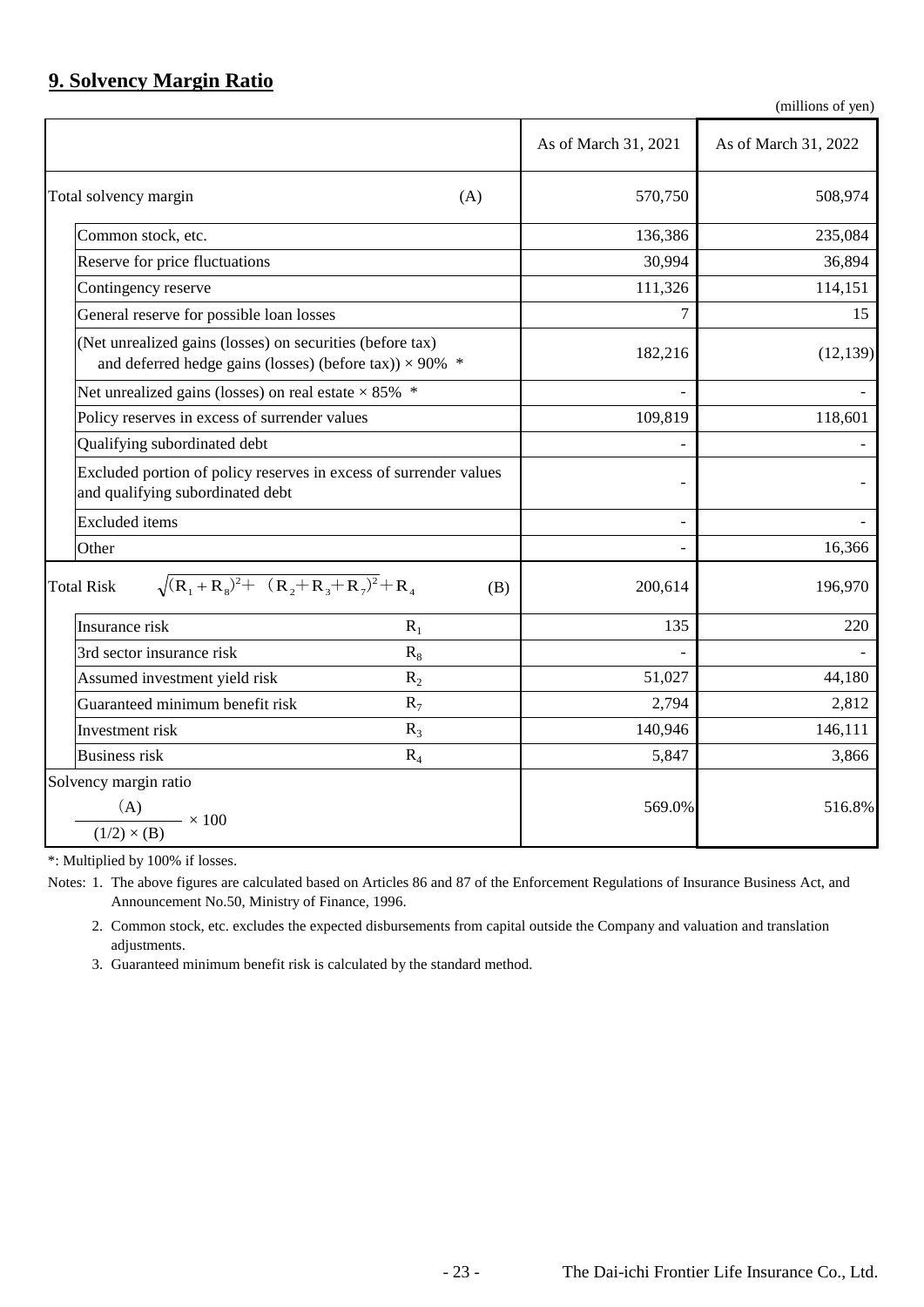## **10. Status of Separate Account for the Fiscal Year ended March 31, 2022**

### (1) Separate Account Assets by Product

|                               |                      | (millions of yen)    |
|-------------------------------|----------------------|----------------------|
|                               | As of March 31, 2021 | As of March 31, 2022 |
|                               | Amount               | Amount               |
| Individual variable insurance | 39.537               | 29.920               |
| Individual variable annuities | 998,676              | 895,819              |
| Group annuities               |                      |                      |
| Separate account total        | 1,038,213            | 925,740              |

### (2) Individual Variable Insurance (Separate Account)

#### A. Policies in force

|                                        | As of March 31, 2021              |                             | As of March 31, 2022              |                             |
|----------------------------------------|-----------------------------------|-----------------------------|-----------------------------------|-----------------------------|
|                                        | Number of policies<br>(thousands) | Amount<br>(millions of yen) | Number of policies<br>(thousands) | Amount<br>(millions of yen) |
| Variable insurance (defined term type) | $\overline{\phantom{a}}$          |                             |                                   |                             |
| Variable insurance (whole life type)   | 44                                | 385,040                     | 37                                | 339.673                     |
| Total                                  | 44                                | 385,040                     | 37                                | 339,673                     |

Note: The outstanding policies in force for individual variable insurance include those managed in general account.

### B. Breakdown of separate account assets for individual variable insurance

|                                     |                              |                          |        | (millions of yen except percentages) |  |
|-------------------------------------|------------------------------|--------------------------|--------|--------------------------------------|--|
|                                     | As of March 31, 2021         |                          |        | As of March 31, 2022                 |  |
|                                     | Amount                       | $\%$                     | Amount | $\%$                                 |  |
| Cash, deposits, and call loans      | 310                          | 0.8                      | 152    | 0.5                                  |  |
| <b>Securities</b>                   | 39,213                       | 99.2                     | 29,710 | 99.3                                 |  |
| Domestic bonds                      | $\qquad \qquad$              |                          |        |                                      |  |
| Domestic stocks                     | $\overline{\phantom{0}}$     |                          |        |                                      |  |
| Foreign securities                  | $\overline{\phantom{0}}$     |                          |        |                                      |  |
| Foreign bonds                       | $\overline{\phantom{a}}$     | $\overline{\phantom{0}}$ |        |                                      |  |
| Foreign stocks and other securities | $\qquad \qquad \blacksquare$ |                          |        |                                      |  |
| Other securities                    | 39,213                       | 99.2                     | 29,710 | 99.3                                 |  |
| Loans                               | $\overline{\phantom{a}}$     |                          |        |                                      |  |
| Others                              | 13                           | 0.0                      | 57     | 0.2                                  |  |
| Reserve for possible loan losses    | $\overline{\phantom{0}}$     |                          |        |                                      |  |
| Total                               | 39,537                       | 100.0                    | 29,920 | 100.0                                |  |

C. Investment gains and losses on separate accounts for individual variable insurance

|                                    |                      | (millions of yen)    |
|------------------------------------|----------------------|----------------------|
|                                    | As of March 31, 2021 | As of March 31, 2022 |
|                                    | Amount               | Amount               |
| Interest and dividends             | 7,362                | 7,326                |
| Gains on sale of securities        |                      |                      |
| Gains on redemption of securities  |                      |                      |
| Gains on valuation of securities   | 15,386               |                      |
| Foreign exchange gains             |                      |                      |
| Derivative transaction gains       |                      |                      |
| Other investment income            |                      |                      |
| Losses on sale of securities       |                      |                      |
| Losses on redemption of securities |                      |                      |
| Losses on valuation of securities  |                      | 1,031                |
| Foreign exchange losses            |                      |                      |
| Derivative transaction losses      |                      |                      |
| Other investment losses            | 59                   | 0                    |
| Net investment income              | 22,690               | 6,295                |